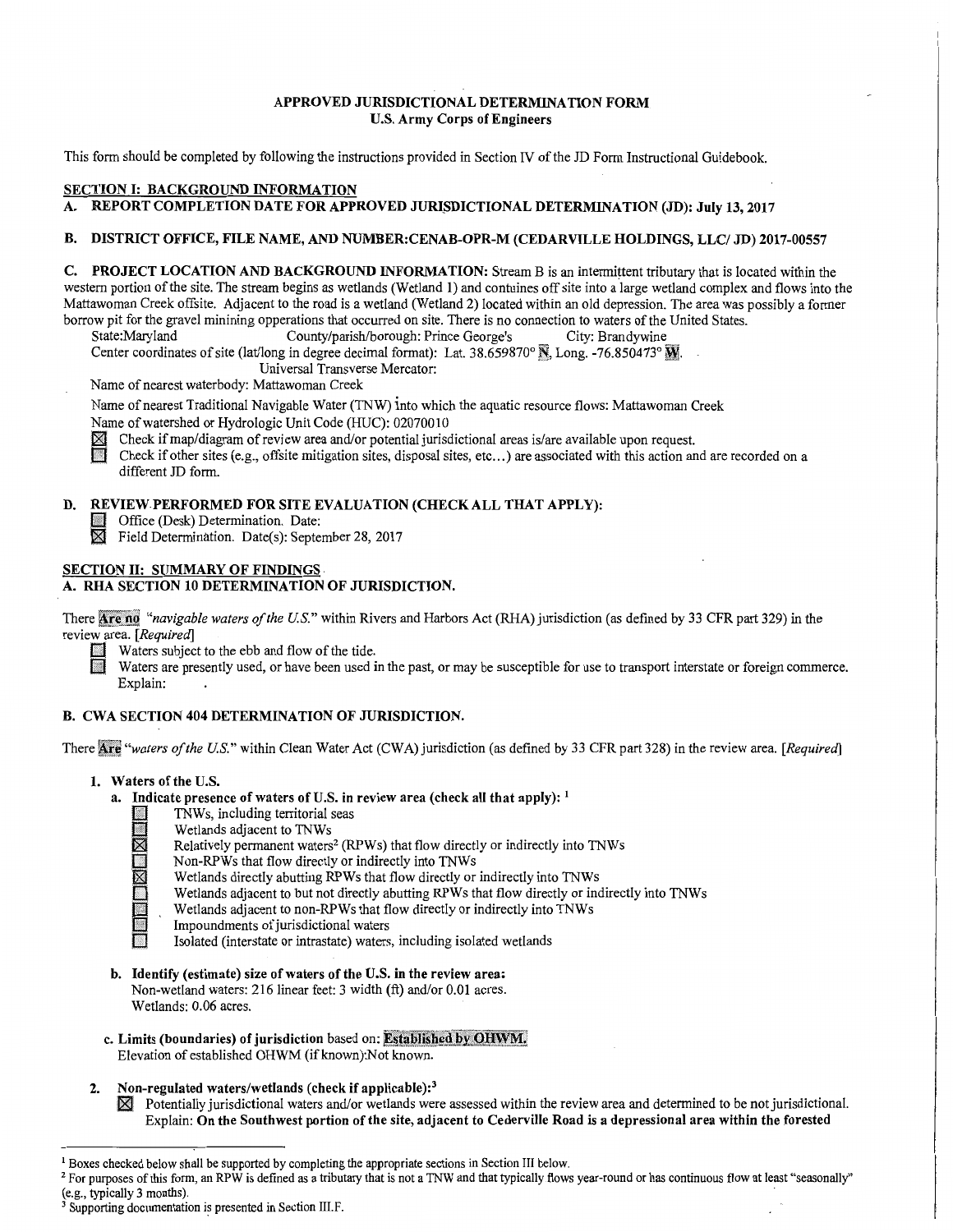cover. The area was determined to be a wetland (wetland 3) and met the three parameters. The.wetland did not conntect to waters of the United States since it was depressional and most likely received hydrology from stormwater only. The Baltimore District does not regulate isolated wetlands. Wetland 3 is not regulated by this office.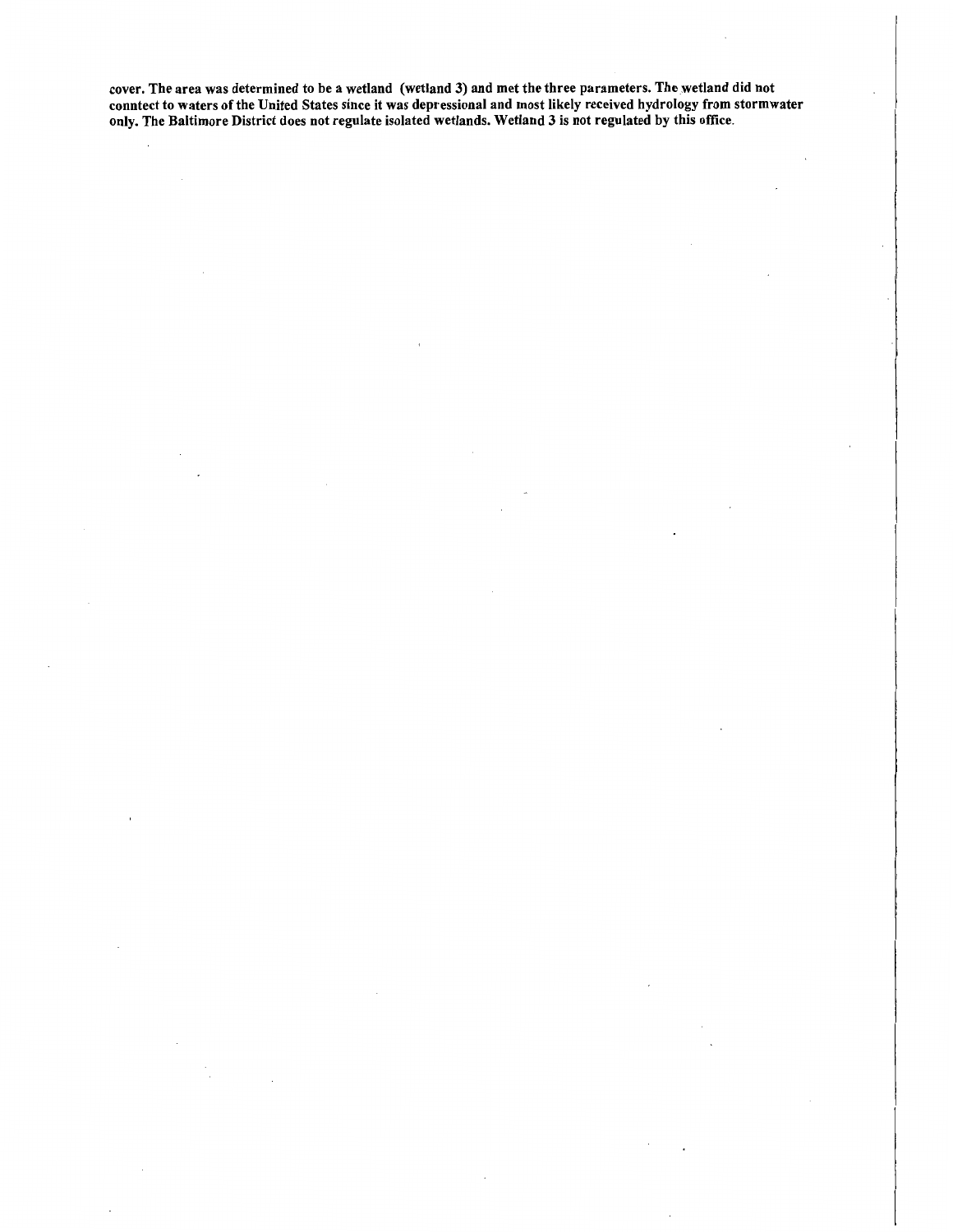#### SECTION III: CWA ANALYSIS

#### A. TNWs AND WETLANDS ADJACENT TO TNWs

The agencies will assert jurisdiction over TNWs and wetlands adjacent to TNWs. If the aquatic resource is a TNW, complete Section III.A.1 and Section III.D.1. only; if the aquatic resource is a wetland adjacent to a TNW, complete Sections III.A.1 and 2 and Section llLD.1.; otherwise, see Section llI.B below.

> i I  $\cdot$

#### 1. TNW

Identify TNW:

Summarize rationale supporting determination:

#### 2. Wetland adjacent to TNW

Summarize rationale supporting conclusion that wetland is "adjacent":

## B. CHARACTERISTICS OF TRIBUTARY (THAT IS NOT A TNW) AND ITS ADJACENT WETLANDS (IF ANY):

This section summarizes information regarding characteristics of the tributary and its adjacent wetlands, if any, and it helps determine whether or not the standards for jurisdiction established under *Rapanos* have been met.

The agencies will assert jurisdiction over non-navigable tributaries of TNWs where the tributaries are "relatively permanent waters" (RPWs), i.e. tributaries that typically flow year-round or have continuous flow at least seasonally (e.g., typically 3 months). A wetland that directly abuts an RPW is also jurisdictional. If the aquatic resource is not a TNW, but has year-round (perennial) flow, skip to Section llI.D.2. If the aquatic resource is a wetland directly abutting a tributary with perennial flow, skip to Section III.D.4.

A wetland that is adjacent to but that does not directly abut an RPW requires a significant nexus evaluation. Corps districts and EPA regions will include in the record any available information that documents the existence of a significant nexus between a relatively permanent tributary that is not perennial (and its adjacent wetlands if any) and a traditional navigable water, even though a significant nexus finding is not required as a matter of law.

If the waterbody<sup>4</sup> is not an RPW, or a wetland directly abutting an RPW, a JD will require additional data to determine if the waterbody has a significant nexus with a TNW. If the tributary has adjacent wetlands, the significant nexus evaluation must consider the tributary in combination with all of its adjacent wetlands. This significant nexus evaluation that combines, for analytical purposes, the tributary and all of its adjacent wetlands is used whether the review area identified in the JD request is the tributary, or its adjacent wetlands, or both. If the JD covers a tributary with adjacent wetlands, complete Section llI.B.1 for the tributary, Section llI.B.2 for any onsite wetlands, and Section 111.B.3 for all wetlands adjacent to that tributary, both onsite and offsite. The determination whether a significant nexus exists is determined in Section III.C below.

1. Characteristics of non-TNWs that flow directly or indirectly into TNW

- (i) General Area Conditions: Watershed size: 30 acres Drainage area: 30 Pick List Average annual rainfall: 50 inches Average annual snowfall: 15 inches
- (ii) Physical Characteristics:
	- (a) Relationship with TNW:  $\times$  Tributary flows directly into TNW.  $\Box$  Tributary flows through  $\frac{1}{2}$  tributaries before entering TNW.

Project waters are 1 (or less) river miles from TNW. Project waters are  $\parallel$  (or less) river miles from RPW. Project waters are 1 (or less) aerial (straight) miles from TNW. Project waters are **1 (or less)** aerial (straight) miles from RPW. Project waters cross or serve as state boundaries. Explain:

Identify flow route to TNW5: NW. Tributary stream order, if known:

<sup>4</sup> Note that the Instructional Guidebook contains additional information regarding swales, ditches, washes, and erosional features generally and in the arid West.

*<sup>5</sup>* Flow route can be described by identifying, e.g., tributary a, which flows through the review area, to flow into tributary b, which then flows into TNW.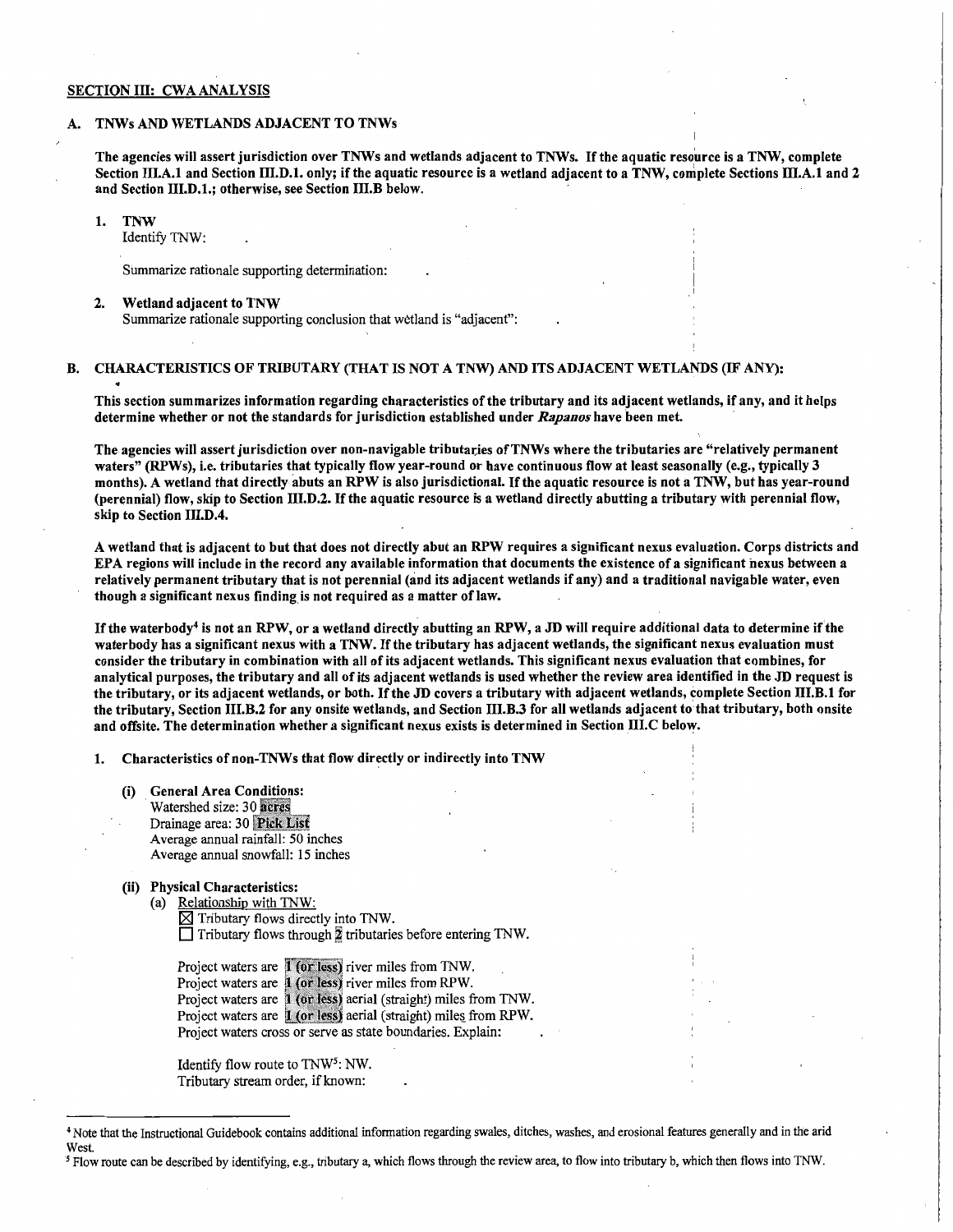| (b) General Tributary Characteristics (check all that apply): |                |  |
|---------------------------------------------------------------|----------------|--|
| <b>Tributary is:</b>                                          | $\Box$ Natural |  |

D Artificial (man-made). Explain:

,,

 $\times$ Manipulated (man-altered). Explain: The tributary is located within an area that has previously

been used for gravel mining.

Tributary properties with respect to top of bank (estimate): Average width: 3 feet Average depth: 2 feet Average side slopes:  $2:1$ .

| Primary tributary substrate composition (check all that apply):<br>$\boxtimes$ Sands<br>$\boxtimes$ Silts<br>Concrete<br>Muck<br>Gravel<br>Cobbles<br>Vegetation. Type/% cover:<br>Bedrock<br>Other. Explain:                                                                                                                                                                                                                                                                                                                                                                                                                                                                    |
|----------------------------------------------------------------------------------------------------------------------------------------------------------------------------------------------------------------------------------------------------------------------------------------------------------------------------------------------------------------------------------------------------------------------------------------------------------------------------------------------------------------------------------------------------------------------------------------------------------------------------------------------------------------------------------|
| Tributary condition/stability [e.g., highly eroding, sloughing banks]. Explain: Stable ditch.<br>Presence of run/riffle/pool complexes. Explain: None.<br>Tributary geometry: Relatively straight<br>Tributary gradient (approximate average slope): 1 %                                                                                                                                                                                                                                                                                                                                                                                                                         |
| $(c)$ Flow:<br>Tributary provides for: Seasonal flow<br>Estimate average number of flow events in review area/year: 20 (or greater)<br>Describe flow regime:<br>Other information on duration and volume: Unknown.                                                                                                                                                                                                                                                                                                                                                                                                                                                               |
| Surface flow is: Confined. Characteristics:                                                                                                                                                                                                                                                                                                                                                                                                                                                                                                                                                                                                                                      |
| Subsurface flow: Unknown. Explain findings:<br>$\Box$ Dye (or other) test performed:                                                                                                                                                                                                                                                                                                                                                                                                                                                                                                                                                                                             |
| Tributary has (check all that apply):<br>$\boxtimes$ Bed and banks<br>$\boxtimes$ OHWM <sup>6</sup> (check all indicators that apply):<br>clear, natural line impressed on the bank<br>the presence of litter and debris<br>⋈<br>destruction of terrestrial vegetation<br>changes in the character of soil<br>the presence of wrack line<br>$\Box$ shelving<br>yegetation matted down, bent, or absent<br>sediment sorting<br>⊠<br>leaf litter disturbed or washed away<br>scour<br>multiple observed or predicted flow events<br>sediment deposition<br>abrupt change in plant community<br>water staining<br>$\Box$ other (list):<br>Discontinuous OHWM. <sup>7</sup> Explain: |
| If factors other than the OHWM were used to determine lateral extent of CWA jurisdiction (check all that apply):<br>Mean High Water Mark indicated by:<br>High Tide Line indicated by:<br>$\Box$ oil or scum line along shore objects<br>survey to available datum;<br>fine shell or debris deposits (foreshore)<br>physical markings;<br>vegetation lines/changes in vegetation types.<br>physical markings/characteristics<br>tidal gauges<br>other (list):                                                                                                                                                                                                                    |
|                                                                                                                                                                                                                                                                                                                                                                                                                                                                                                                                                                                                                                                                                  |

#### (iii) Chemical Characteristics:

Characterize tributary (e.g., water color is clear, discolored, oily film; water quality; general watershed characteristics, etc.). Explain:

Identify specific pollutants, if known: Generally clear.

<sup>6</sup> A natural or man-made discontinuity in the OHWM does not necessarily sever jurisdiction (e.g., where the stream temporarily flows underground, or where the OHWM has been removed by development or agricultural practices). Where there is a break in the OHWM that is unrelated to the waterbody's flow regime (e.g., flow over a rock outcrop or through a culvert), the agencies will look for indicators of flow above and below the break. 7Ibid.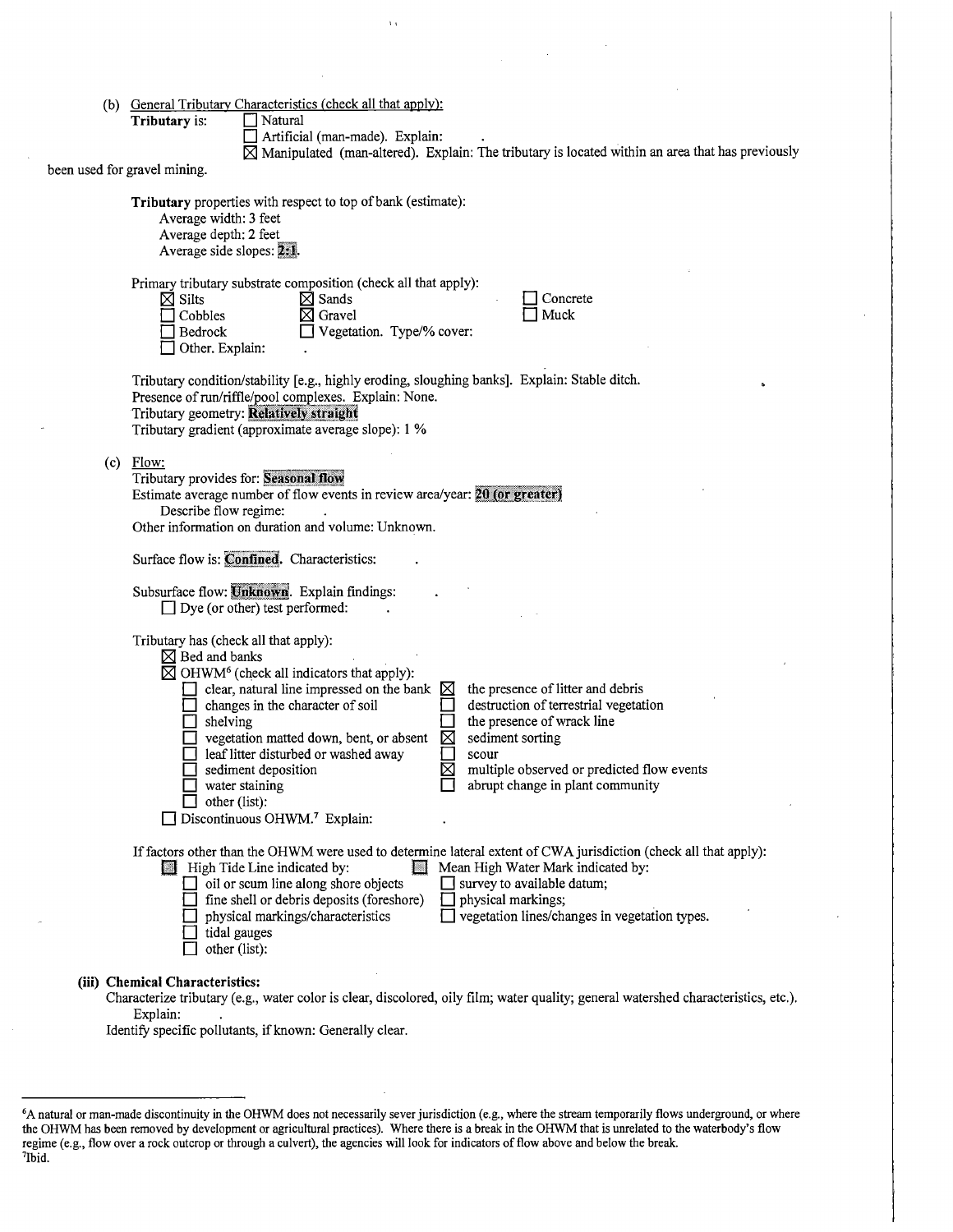#### **(iv) Biological Characteristics. Channel supports (check all that apply):**

Riparian corridor. Characteristics (type, average width): Mostly a fallow field with a headgerow.

- Wetland fringe. Characteristics:<br>□ Habitat for:
	- **Habitat** for:
		- **D** Federally Listed species. Explain findings:
		- **D** Fish/spawn areas. Explain findings: .
		- **D** Other environmentally-sensitive species. Explain findings:
		- **D** Aquatic/wildlife diversity. Explain findings:

#### **2. Characteristics of wetlands adjacent to non-TNW that flow directly or indirectly into TNW**

#### **(i) Physical Characteristics:**

- (a) General Wetland Characteristics:
	- Properties: Wetland size:0.06 acres Wetland type. Explain:Emergent. Wetland quality. Explain:manipulated ditch. Project wetlands cross or serve as state boundaries. Explain: No.
	-
- (b) General Flow Relationship with Non-TNW: Flow is: **Intermittent flow**. Explain:

Surface flow is: Confined Characteristics:

Subsurface flow: Unknown. Explain findings: □ Dye (or other) test performed:

- (c) Wetland Adjacency Determination with Non-TNW:
	- $\boxtimes$  Directly abutting
	- **D** Not directly abutting
		- Discrete wetland hydrologic connection. Explain:
		- Ecological connection. Explain:
		- D Separated by berm/barrier. Explain:

## (d) Proximity (Relationship) to TNW

Project wetlands are 1 (or less) river miles from TNW. Project waters are 1 (or less) aerial (straight) miles from TNW. Flow is from: Wetland to navigable waters. Estimate approximate location of wetland as within the  $100 - 500$ -year floodplain.

# **(ii) Chemical Characteristics:**

Characterize wetland system (e.g., water color is clear, brown, oil film on surface; water quality; general watershed characteristics; etc.). Explain: Generally clear. Identify specific pollutants, if known: Unknown.

#### **(iii) Biological Characteristics. Wetland supports (check all that apply):**

- $\boxtimes$  Riparian buffer. Characteristics (type, average width): Hedgerow and fallow field.
- Vegetation type/percent cover. Explain:Hedgerow and fallow field.
- **Habitat** for:
	- **D** Federally Listed species. Explain findings:
	- **D** Fish/spawn areas. Explain findings:
	- **D** Other environmentally-sensitive species. Explain findings:
	- **D** Aquatic/wildlife diversity. Explain findings:

#### **3. Characteristics of all wetlands adjacent to the tributary (if any)**

All wetland(s) being considered in the cumulative analysis:  $\blacksquare$ 

Approximately ( 0.06 ) acres in total are being considered in the cumulative analysis.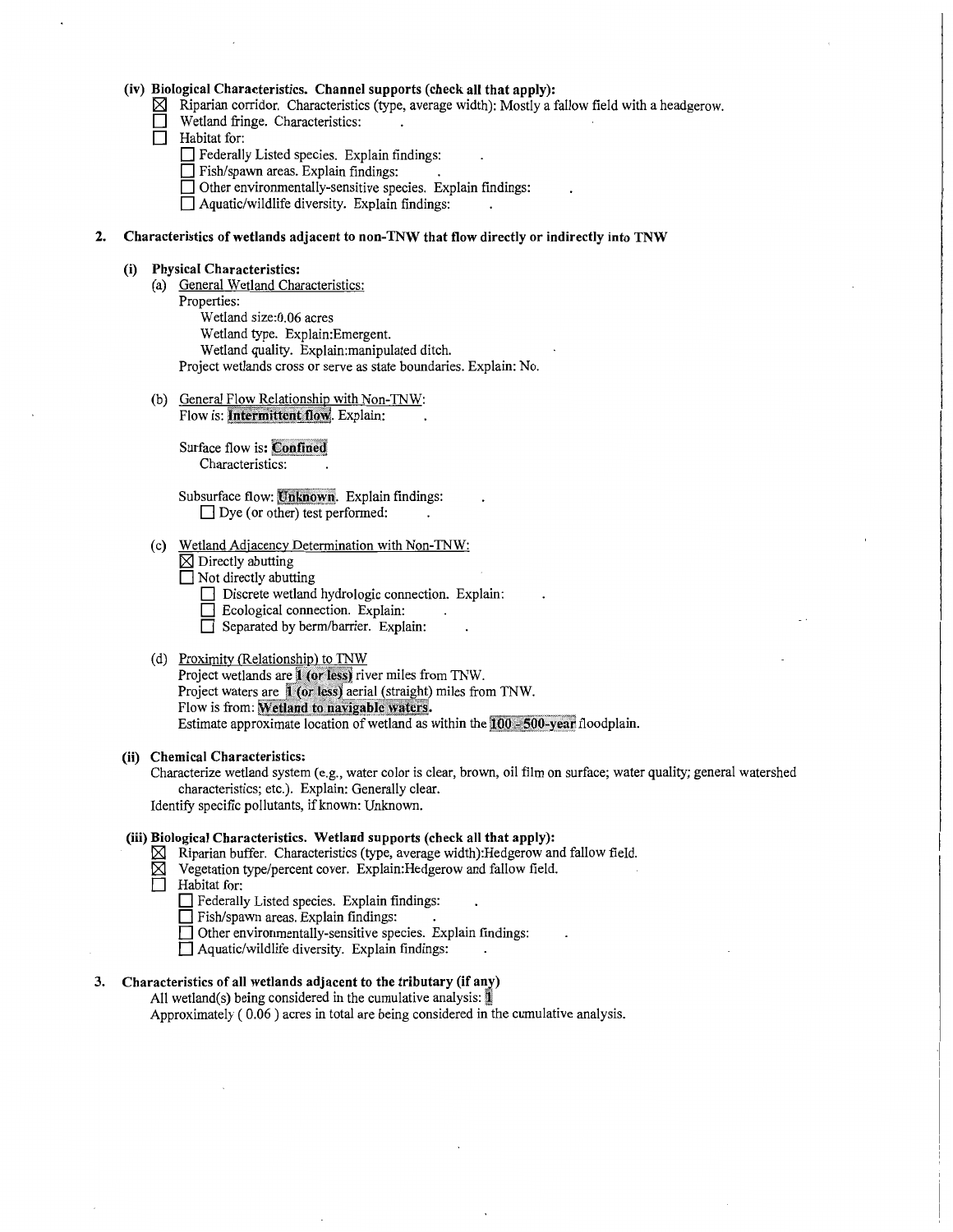For each wetland, specify the following:

Directly abuts? (Y/N) Yes

Size (in acres) 0.06

Directly abuts? (Y/N)

Size (in acres)

Summarize overall biological, chemical and physical functions being performed:

# C. SIGNIFICANT NEXUS DETERMINATION

A significant nexus analysis will assess the flow characteristics and functions of the tributary itself and the functions performed by any wetlands adjacent to the tributary to determine if they significantly affect the chemical, physical, and biological integrity ofa TNW. For each of the following situations, a significant nexus exists ifthe tributary, in combination with all of its adjacent wetlands, has more than a speculative or insubstantial effect on the chemical, physical and/or biological integrity of a TNW. Considerations when evaluating significant nexus include, but are not limited to the volume, duration, and frequency of the flow of water in the tributary and its proximity to a TNW, and the functions performed by the tributary and all its adjacent wetlands. It is not appropriate to determine significant nexus based solely on any specific threshold of distance (e.g. between a tributary and its adjacent wetland or between a tributary and the TNW). Similarly, the fact an adjacent wetland lies within or outside of a floodplain is not solely determinative of significant nexus.

Draw connections between the features documented and the effects on the TNW, as identified in the *Rapanos* Guidance and discussed in the Instructional Guidebook. Factors to consider include, for example:

- Does the tributary, in combination with its adjacent wetlands (if any), have the capacity to carry pollutants or flood waters to TNWs, or to reduce the amount of pollutants or flood waters reaching a TNW?
- Does the tributary, in combination with its adjacent wetlands (if any), provide habitat and lifecycle support functions for fish and other species, such as feeding, nesting, spawning, or rearing young for species that are present in the TNW?
- Does the tributary, in combination with its adjacent wetlands (if any), have the capacity to transfer nutrients and organic carbon that support downstream foodwebs?
- Does the tributary, in combination with its adjacent wetlands (if any), have other relationships to the physical, chemical, or biological integrity of the TNW?

# Note: the above list of considerations is not inclusive and other functions observed or known to occur should be documented below:

- 1. Significant nexus findings for non-RPW that has no adjacent wetlands and flows directly or indirectly into TNWs. Explain findings of presence or absence of significant nexus below, based on the tributary itself, then go to Section III.D:
- 2. Significant nexus findings for non-RPW and its adjacent wetlands, where the non-RPW flows directly or indirectly into TNWs. Explain findings of presence or absence of significant nexus below, based on the tributary in combination with all of its adjacent wetlands, then go to Section III.D:
- 3. Significant nexus findings for wetlands adjacent to an RPW but that do not directly abut the RPW. Explain findings of presence or absence of significant nexus below, based on the tributary in combination with all of its adjacenfwetlands, then go to Section III.D:

# DETERMINATIONS OF JURISDICTIONAL FINDINGS. THE SUBJECT WATERS/WETLANDS ARE (CHECK ALL THAT APPLY):

- 1. TNWs and Adjacent Wetlands. Check all that apply and provide size estimates in review area:<br>
TNWs: linear feet width  $(ft)$ , Or, acres.  $width (ft), Or, \tarcs.$ Wetlands adjacent to TNWs: acres.
- 2. RPWs that flow directly or indirectly into TNWs.
	- fl!3 Tributaries ofTNWs where tributaries typically flow year-round are jurisdictional. Provide data and rationale indicating that tributary is perennial: .
	- $\boxtimes$  Tributaries of TNW where tributaries have continuous flow "seasonally" (e.g., typically three months each year) are jurisdictional. Data supporting this conclusion is provided at Section III.B. Provide rationale indicating that tributary flows seasonally: Stream A flows for at least three months contunually. The tributary is ground water fed. Only during times of drought and low water table the tributary does not flow...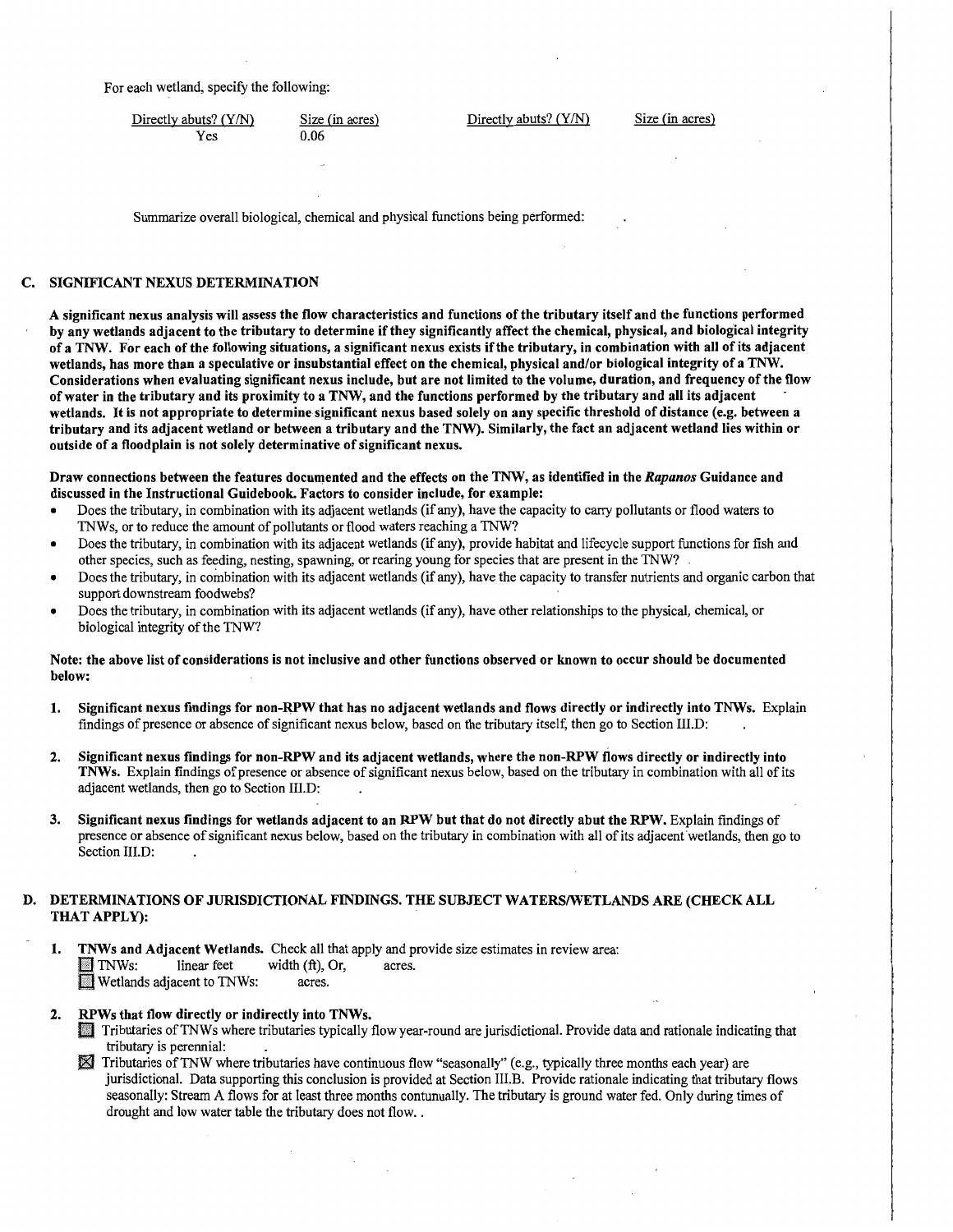Provide estimates for jurisdictional waters in the review area (check all that apply):

- $\times$  Tributary waters: 216 linear feet 3 width (ft).
- $\boxtimes$  Other non-wetland waters: Pond 0.27 acres.
	- Identify type(s) of waters:

#### 3. Non-RPWs<sup>8</sup> that flow directly or indirectly into TNWs.

CJ Waterbody that is not a TNW or an RPW, but flows directly or indirectly into a TNW, and it has a significant nexus with a TNW is jurisdictional. Data supporting this conclusion is provided at Section III.C.

Provide estimates for jurisdictional waters within the review area (check all that apply):<br>
Tributary waters: linear feet width (ft).

- Tributary waters: linear feet width (ft).<br>
Other non-wetland waters: acres.
	- - Identify type $(s)$  of waters:

# 4. Wetlands directly abutting an RPW that flow directly or indirectly into TNWs.<br> $\boxtimes$  Wetlands directly abut RPW and thus are jurisdictional as adjacent wetlands.

- Wetlands directly abutting an RPW where tributaries typically flow year-round. Provide data and rationale indicating that tributary is perennial in Section III.D.2, above. Provide rationale indicating that wetland is directly abutting an RPW:
- 181 Wetlands directly abutting an RPW where tributaries typically flow "seasonally." Provide data indicating that tributary is seasonal in Section III.B and rationale in Section III.D.2, above. Provide rationale indicating that wetland is directly abutting an RPW: The wetlands begin as the headwaters for the triubutary and are groundwater fed.

Provide acreage estimates for jurisdictional wetlands in the review area: 0.06 acres.

#### 5. Wetlands adjacent to but not directly abutting an RPW that flow directly or indirectly into TNWs.

0 Wetlands that do not directly abut an RPW, but when considered in combination with the tributary to which they are adjacent .and with similarly situated adjacent wetlands, have a significant nexus with a TNW are jurisidictional. Data supporting this conclusion is provided at Section III.C.

Provide acreage estimates for jurisdictional wetlands in the review area: acres.

#### 6. Wetlands adjacent to non-RPWs that flow directly or indirectly into TNWs.

[J Wetlands adjacent to such waters, and have when considered in combination with the tributary to which they are adjacent and with similarly situated adjacent wetlands, have a significant nexus with a TNW are jurisdictional. Data supporting this conclusion is provided at Section III.C.

Provide estimates for jurisdictional wetlands in the review area: acres.

#### 7. Impoundments of jurisdictional waters.9

As a general rule, the impoundment of a jurisdictional tributary remains jurisdictional.

- Demonstrate that impoundment was created from "waters of the U.S.," or
- Demonstrate that water meets the criteria for one of the categories presented above (1-6), or
- Demonstrate that water is isolated with a nexus to commerce (see E below).
- E. ISOLATED [INTERSTATE OR INTRA-STATE) WATERS, INCLUDING ISOLATED WETLANDS, THE USE, DEGRADATION OR DESTRUCTION OF WHICH COULD AFFECT INTERSTATE COMMERCE, INCLUDING ANY SUCH WATERS (CHECK ALL THAT APPLY): <sup>10</sup>
	- Cl which are or could be used by interstate or foreign travelers for recreational or other purposes.

If from which fish or shellfish are or could be taken and sold in interstate or foreign commerce.

 $\Box$  which are or could be used for industrial purposes by industries in interstate commerce.

Interstate isolated waters. Explain:

**ID Other factors.** Explain:

<sup>&</sup>lt;sup>8</sup>See Footnote #3.

<sup>&</sup>lt;sup>9</sup> To complete the analysis refer to the key in Section III.D.6 of the Instructional Guidebook.<br><sup>10</sup> Prior to asserting or declining CWA jurisdiction based solely on this category, Corps Districts will elevate the action review consistent with the process described in the Corps/EPA *Memorandum Regarding CWA Ad Jurisdiction Following Rapanos.*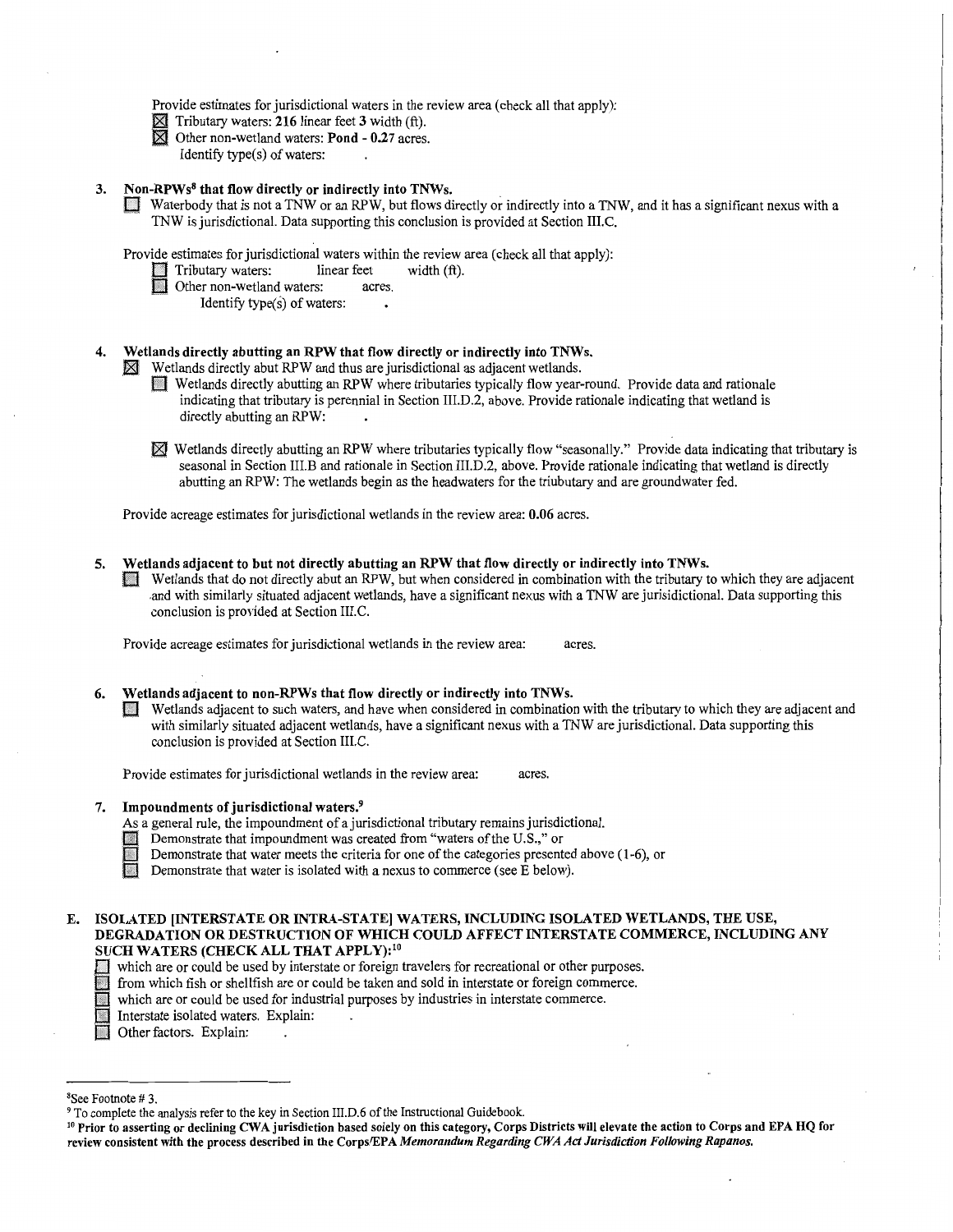#### Identify water body and summarize rationale supporting determination:

Provide estimates for jurisdictional waters in the review area (check all that apply):

§ Tributary waters: linear feet width (ft).

Other non-wetland waters: acres.

Identify type(s) of waters:

**D** Wetlands: acres.

# F. NON-JURISDICTIONAL WATERS, INCLUDING WETLANDS (CHECK ALL THAT APPLY):

If potential wetlands were assessed within the review area, these areas did not meet the criteria in the 1987 Corps of Engineers Wetland Delineation Manual and/or appropriate Regional Supplements.

D Review area included isolated waters with no substantial nexus to interstate (or foreign) commerce.

- □ Prior to the Jan 2001 Supreme Court decision in "SWANCC," the review area would have been regulated based solely on the "Migratory Bird Rule" (MBR).
- Waters do not meet the "Significant Nexus" standard, where such a finding is required for jurisdiction. Explain:

 $\boxtimes$  Other: (explain, if not covered above): Wetland 2 is an isolated wetland located within a depressional area adjacent to the

#### road.

Provide acreage estimates for non-jurisdictional waters in the review area, where the sole potential basis of jurisdiction is the MBR factors (i.e., presence of migratory birds, presence of endangered species, use of water for irrigated agriculture), using best professional judgment (check all that apply):

Non-wetland waters (i.e., rivers, streams): linear feet width (ft).

Lakes/ponds: acres.<br>Other non-wetland waters:

acres. List type of aquatic resource:

Wetlands: acres.

Provide acreage estimates for non-jurisdictional waters in the review area that do not meet the "Significant Nexus" standard, where such a finding' is required for jurisdiction (check all that apply):

Non-wetland waters (i.e., rivers, streams): linear feet, width (ft).<br>Lakes/ponds: acres.

Lakes/ponds:

Other non-wetland waters:<br>Wetlands: acres. acres. List type of aquatic resource:

Wetlands:

# SECTION IV: DATA SOURCES.

- A. SUPPORTING DATA. Data reviewed for JD (check all that apply- checked items shall be included in case file and, where checked and requested, appropriately reference sources below):
	- f8:I Maps, plans, plots or plat submitted by or on behalf of the applicant/consultant:Maps supplied by the constuant, WSSI, on behalf of the applicant..
	- $\boxtimes$  Data sheets prepared/submitted by or on behalf of the applicant/consultant.
		- $\boxtimes$  Office concurs with data sheets/delineation report.

□ Office does not concur with data sheets/delineation report.

Data sheets prepared by the Corps:

Corps navigable waters' study:

U.S. Geological Survey Hydrologic Atlas:

 $\Box$  USGS NHD data.

 $\Box$  USGS 8 and 12 digit HUC maps.

 $\boxtimes$  U.S. Geological Survey map(s). Cite scale & quad name:

 $\boxtimes$  USDA Natural Resources Conservation Service Soil Survey. Citation:  $\boxtimes$  National wetlands inventory map(s). Cite name:

National wetlands inventory map(s). Cite name: .

State/Local wetland inventory map(s):

FEMA/FIRM maps:<br>100-year Floodplain Elevation is: 100-year Floodplain Elevation is: (National Geodectic Vertical Datum of 1929) <br>
Photographs: DAerial (Name & Date): .

or  $\overline{\boxtimes}$  Other (Name & Date): On Ground level 7-11-17.

**Exercise Set Exercises** Previous determination(s). File no. and date of response letter:<br>Applicable/supporting case law:

- Applicable/supporting case law:
- Applicable/supporting scientific literature:
- Other information (please specify):

B. ADDITIONAL COMMENTS TO SUPPORT JD: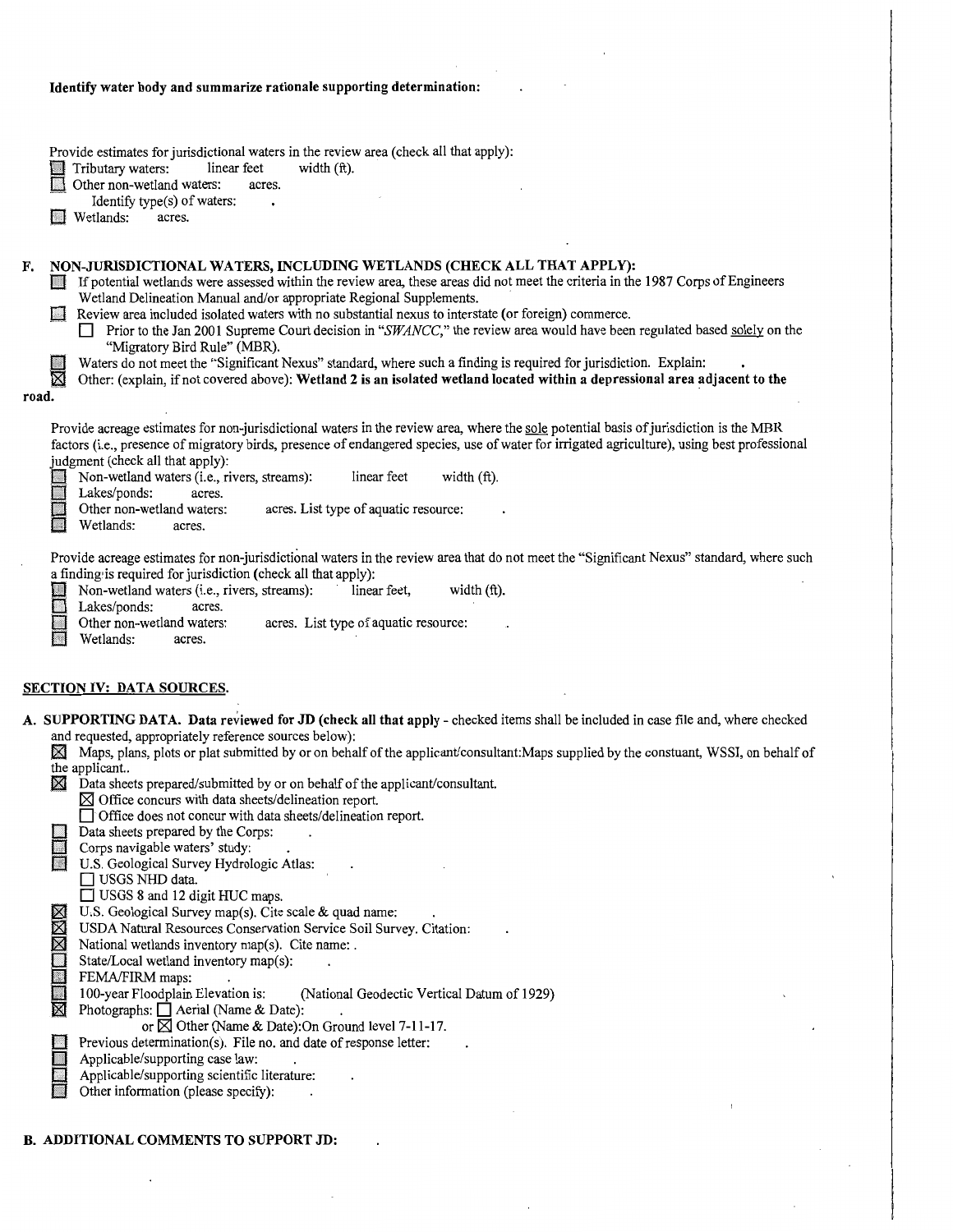# APPROVED JURISDICTIONAL DETERMINATION FORM U.S. Army Corps of Engineers

This form should be completed by following the instructions provided in Section IV of the JD Form Instructional Guidebook.

# SECTION I: BACKGROUND INFORMATION

# A. REPORT COMPLETION DATE FOR APPROVED JURISDICTIONAL DETERMINATION (JD): July 13, 2017

# B. DISTRICT OFFICE, FILE NAME, AND NUMBER:CENAB-OPR-(CEDARVILLE HOLDINGS, LLC/ JD) 2017-00557

C. PROJECT LOCATION AND BACKGROUND INFORMATION: Wewtland 3 is located on the northern portion of the site. The wetland is part of the larger wetland complex which is abutting Mattawoman Creek off site. The wetland comes on and off site along the study area boundary.

County/parish/borough: Prince George's City: Brandywine

Center coordinates of site (lat/long in degree decimal format): Lat. 38.662545° N, Long. -76.846165° W.

Universal Transverse Mercator:

Name of nearest waterbody: Mattawoman Creek

Name of nearest Traditional Navigable Water (TNW) into which the aquatic resource flows: Mattawoman Creek<br>Name of watershed or Hydrologic Unit Code (HUC): 02070010 Name of watershed or Hydrologic Unit Code (HUC): 02070010

Check if map/diagram of review area and/or potential jurisdictional areas is/are available upon request.<br>
Check if other sites (e.g., offsite mitigation sites, disposal sites, etc...) are associated with this action and a different JD form.

# D. REVIEW PERFORMED FOR SITE EVALUATION (CHECK ALL THAT APPLY):

**C** Office (Desk) Determination. Date:

Field Determination. Date(s): September 28, 2017

# SECTION II: SUMMARY OF FINDINGS

# A. RHA SECTION 10 DETERMINATION OF JURISDICTION.

There Are no "navigable waters of the U.S." within Rivers and Harbors Act (RHA) jurisdiction (as defined by 33 CFR part 329) in the review area. *[Required]*  Waters subject to the ebb and flow of the tide.

Waters are presently used, or have been used in the past, or may be susceptible for use to transport interstate or foreign commerce. Explain:

# B. CWA SECTION 404 DETERMINATION OF JURISDICTION.

There Are "waters of the U.S." within Clean Water Act (CWA) jurisdiction (as defined by 33 CFR part 328) in the review area. *[Required]* 

- 1. Waters of the U.S.
	- a. Indicate presence of waters of U.S. in review area (check all that apply):  $<sup>1</sup>$ </sup>
		- **CJ** TNWs, including territorial seas<br>
		Wetlands adjacent to TNWs<br>
		Relatively permanent waters<sup>2</sup> (R
		- Wetlands adjacent to TNWs
		- Relatively permanent waters<sup>2</sup> (RPWs) that flow directly or indirectly into TNWs<br>Non-RPWs that flow directly or indirectly into TNWs<br>Wetlands directly abutting RPWs that flow directly into TNWs<br>Wetlands adjacent to but not
			- Non-RPWs that flow directly or indirectly into TNWs
			- Wetlands directly abutting RPWs that flow directly or indirectly into TNWs
			- Wetlands adjacent to but not directly abutting RPWs that flow directly or indirectly into TNWs
			- Wetlands adjacent to non-RPWs that flow directly or indirectly into TNWs
			- Impoundments of jurisdictional waters
			- Isolated (interstate or intrastate) waters, including isolated wetlands
	- b. Identify (estimate) size of waters of the U.S. in the review area: Non-wetland waters: 0 linear feet: 0 width (ft) and/or 0 acres.
		- Wetlands: 0.87 acres.
	- c. Limits (boundaries) of jurisdiction based on: 1987 Delineation Manual Elevation of established OHWM (if known):

#### 2. Non-regulated waters/wetlands (check if applicable):<sup>3</sup>

CJ Potentially jurisdictional waters and/or wetlands were assessed within the review area and determined to be not jurisdictional. Explain:

<sup>1</sup> Boxes checked below shall be supported by completing the appropriate sections in Section III below.<br><sup>2</sup> For purposes of this form, an RPW is defined as a tributary that is not a TNW and that typically flows year-round

<sup>&</sup>lt;sup>3</sup> Supporting documentation is presented in Section III.F.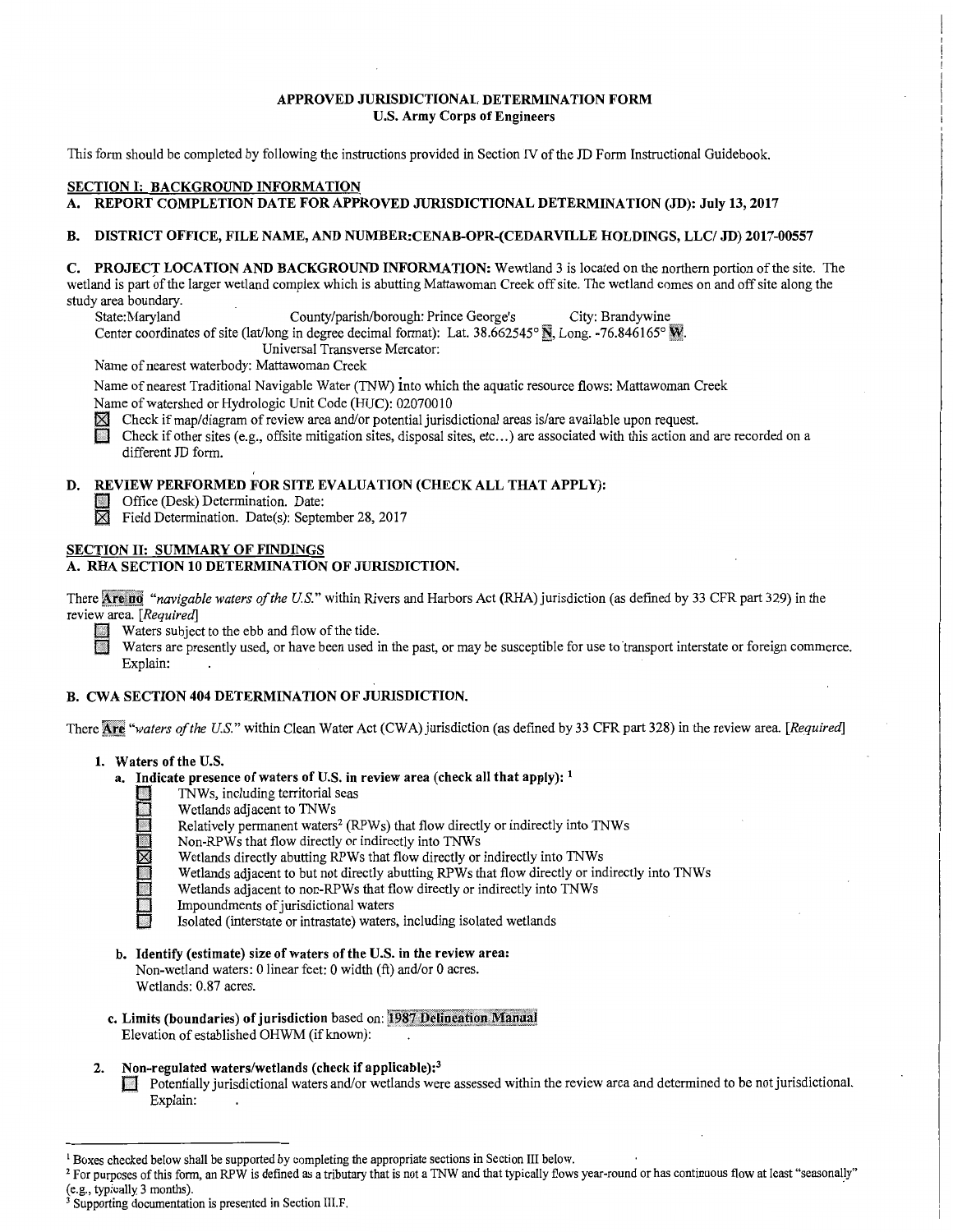#### SECTION III: CWA ANALYSIS

#### A. TNWs AND WETLANDS ADJACENT TO TNWs

The agencies will assert jurisdiction over TNWs and wetlands adjacent to TNWs. If the aquatic resource is a TNW, complete Section III.A.1 and Section III.D.1. only; if the aquatic resource is a wetland adjacent to a TNW, complete Sections III.A.1 and 2 and Section 111.D.1.; otherwise, see Section 111.B below.

#### 1. TNW

Identify TNW: Mattawoman Creek.

Summarize rationale supporting determination:

#### 2. Wetland adjacent to TNW

Summarize rationale supporting conclusion that wetland is "adjacent": Wetlands are immediately adjacent to Mattawoman Creek.

# B. CHARACTERISTICS OF TRIBUTARY (THAT IS NOT A TNW) AND ITS ADJACENT WETLANDS (IF ANY):

This section summarizes information regarding characteristics of the tributary and its adjacent wetlands, if any, and it helps determine whether or not the standards for jurisdiction established under *Rapanos* have been met.

The agencies will assert jurisdiction over non-navigable tributaries of TNWs where the tributaries are "relatively permanent waters" (RPWs), i.e. tributaries that typically flow year-round or have continuous flow at least seasonally (e.g., typically 3 months). A wetland that directly abuts an RPW is also jurisdictional. If the aquatic resource is not a TNW, but has year-round (perennial) flow, skip to Section 111.D.2. If the aquatic resource is a wetland directly abutting a tributary with perennial flow, skip to Section 111.D.4.

A wetland that is adjacent to but that does not directly abut an RPW requires a significant nexus evaluation. Corps districts and EPA regions will include in the record any available information that documents the existence of a significant nexus between a relatively permanent tributary that is not perennial (and its adjacent wetlands if any) and a traditional navigable water, even though a significant nexus finding is not required as a matter of law.

If the waterbody4 is not an RPW, or a wetland directly abutting an RPW, a JD will require additional data to determine if the waterbody has a significant nexus with a TNW. If the tributary has adjacent wetlands, the significant nexus evaluation must consider the tributary in combination with all of its adjacent wetlands. This significant nexus evaluation that combines, for analytical purposes, the tributary and all of its adjacent wetlands is used whether the review area identified in the JD request is the tributary, or its adjacent wetlands, or both. If the JD covers a tributary with adjacent wetlands, complete Section 111.B.1 for the tributary, Section 111.B.2 for any onsite wetlands, and Section 111.B.3 for all wetlands adjacent to that tributary, both onsite and offsite. The determination whether a significant nexus exists is determined in Section 111.C below.

1. Characteristics of non-TNWs that flow directly or indirectly into TNW

| (i) | <b>General Area Conditions:</b> |  |
|-----|---------------------------------|--|
|     |                                 |  |

| Watershed size:          | <b>Pick List</b> |        |
|--------------------------|------------------|--------|
| Drainage area:           | <b>Pick List</b> |        |
| Average annual rainfall: |                  | inches |
| Average annual snowfall: |                  | inches |

#### (ii) Physical Characteristics:

(a) Relationship with TNW:  $\Box$  Tributary flows directly into TNW.  $\Box$  Tributary flows through **Pick List** tributaries before entering TNW.

Project waters are Pick List river miles from TNW. Project waters are Pick List river miles from RPW. Project waters are Pick List aerial (straight) miles from TNW. Project waters are Pick List aerial (straight) miles from RPW. Project waters cross or serve as state boundaries. Explain:

Identify flow route to TNW5: Tributary stream order, if known:

<sup>4</sup> Note that the Instructional Guidebook contains additional information regarding swales, ditches, washes, and erosional features generally and in the arid West.

*<sup>5</sup>* Flow route can be described by identifying, e.g., tributary a, which flows through the review area, to flow into tributary b, which then flows into TNW.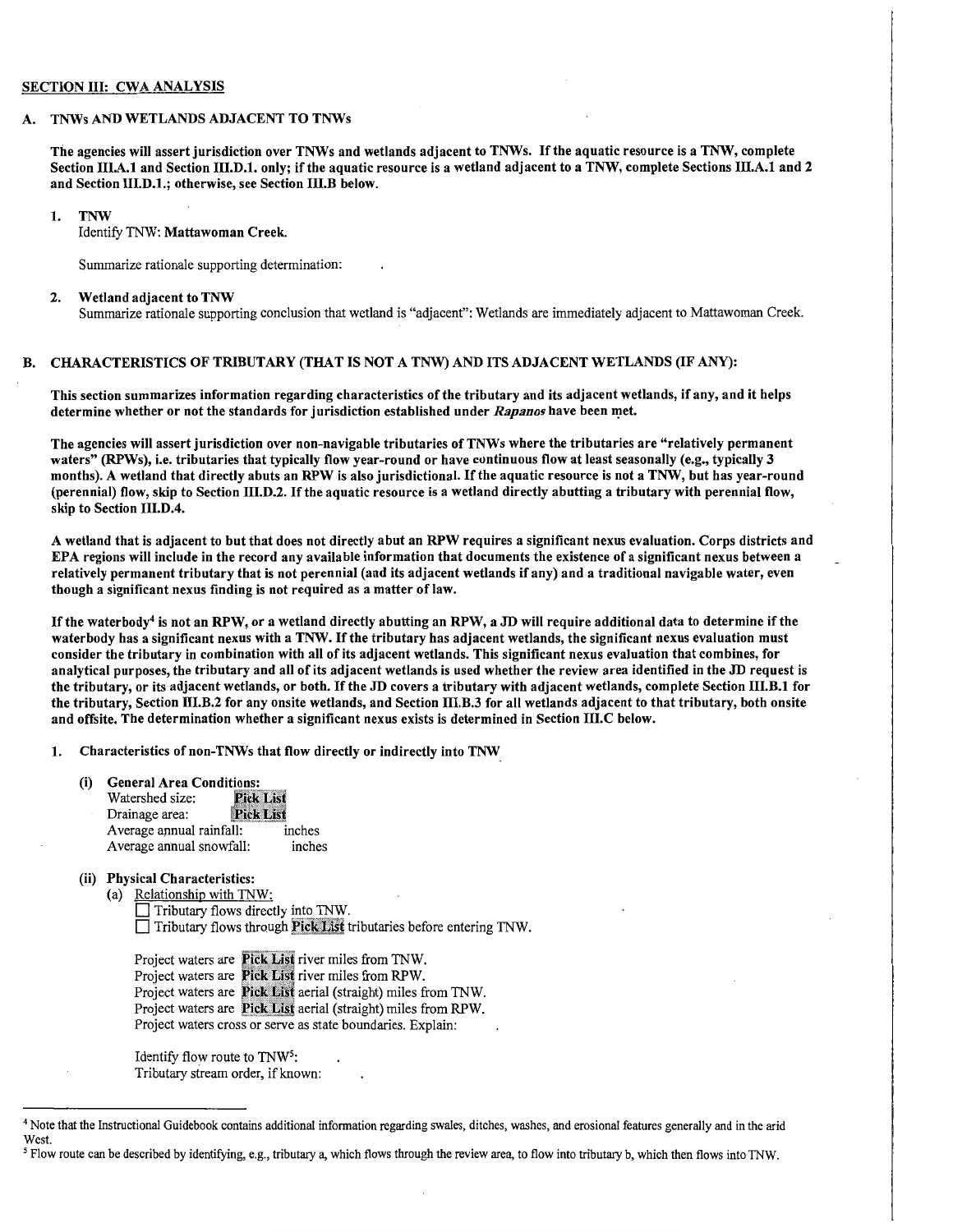|     | (b) General Tributary Characteristics (check all that apply):<br>Tributary is:<br>Natural<br>Artificial (man-made). Explain:<br>Manipulated (man-altered). Explain:                                                                                                                                                                                                                                                                                                                                                                                                                                                                            |
|-----|------------------------------------------------------------------------------------------------------------------------------------------------------------------------------------------------------------------------------------------------------------------------------------------------------------------------------------------------------------------------------------------------------------------------------------------------------------------------------------------------------------------------------------------------------------------------------------------------------------------------------------------------|
|     | Tributary properties with respect to top of bank (estimate):<br>Average width:<br>feet<br>Average depth:<br>feet<br>Average side slopes: Pick List.                                                                                                                                                                                                                                                                                                                                                                                                                                                                                            |
|     | Primary tributary substrate composition (check all that apply):<br>$\Box$ Silts<br>Sands<br>Concrete<br>Cobbles<br>Gravel<br>Muck<br>Bedrock<br>Vegetation. Type/% cover:<br>Other. Explain:                                                                                                                                                                                                                                                                                                                                                                                                                                                   |
|     | Tributary condition/stability [e.g., highly eroding, sloughing banks]. Explain:<br>Presence of run/riffle/pool complexes. Explain:<br>Tributary geometry: Pick List<br>Tributary gradient (approximate average slope):<br>%                                                                                                                                                                                                                                                                                                                                                                                                                    |
| (c) | Flow:<br>Tributary provides for: Pick List<br>Estimate average number of flow events in review area/year: Pick List<br>Describe flow regime:<br>Other information on duration and volume:                                                                                                                                                                                                                                                                                                                                                                                                                                                      |
|     | Surface flow is: Pick List. Characteristics:                                                                                                                                                                                                                                                                                                                                                                                                                                                                                                                                                                                                   |
|     | Subsurface flow: Pick List. Explain findings:<br>$\Box$ Dye (or other) test performed:                                                                                                                                                                                                                                                                                                                                                                                                                                                                                                                                                         |
|     | Tributary has (check all that apply):<br>Bed and banks<br>OHWM <sup>6</sup> (check all indicators that apply):<br>clear, natural line impressed on the bank<br>the presence of litter and debris<br>destruction of terrestrial vegetation<br>changes in the character of soil<br>shelving<br>the presence of wrack line<br>vegetation matted down, bent, or absent<br>sediment sorting<br>leaf litter disturbed or washed away<br>scour<br>sediment deposition<br>multiple observed or predicted flow events<br>water staining<br>abrupt change in plant community<br>$\Box$ other (list):<br>$\Box$ Discontinuous OHWM. <sup>7</sup> Explain: |
|     | If factors other than the OHWM were used to determine lateral extent of CWA jurisdiction (check all that apply):<br>High Tide Line indicated by:<br>Mean High Water Mark indicated by:<br>oil or scum line along shore objects<br>$\Box$ survey to available datum;<br>fine shell or debris deposits (foreshore)<br>physical markings;<br>vegetation lines/changes in vegetation types.<br>physical markings/characteristics<br>tidal gauges<br>other (list):                                                                                                                                                                                  |
|     | (iii) Chemical Characteristics:<br>Characterize tributary (e.g., water color is clear, discolored, oily film; water quality; general watershed characteristics, etc.).<br>Explain:                                                                                                                                                                                                                                                                                                                                                                                                                                                             |

Identify specific pollutants, if known:

<sup>6</sup> A natural or man-made discontinuity in the OHWM does not necessarily sever jurisdiction (e.g., where the stream temporarily flows underground, or where the OHWM has been removed by development or agricultural practices). Where there is a break in the OHWM that is unrelated to the waterbody's flow regime (e.g., flow over a rock outcrop or through a culvert), the agencies will look for indicators of flow above and below the break. 7Ibid.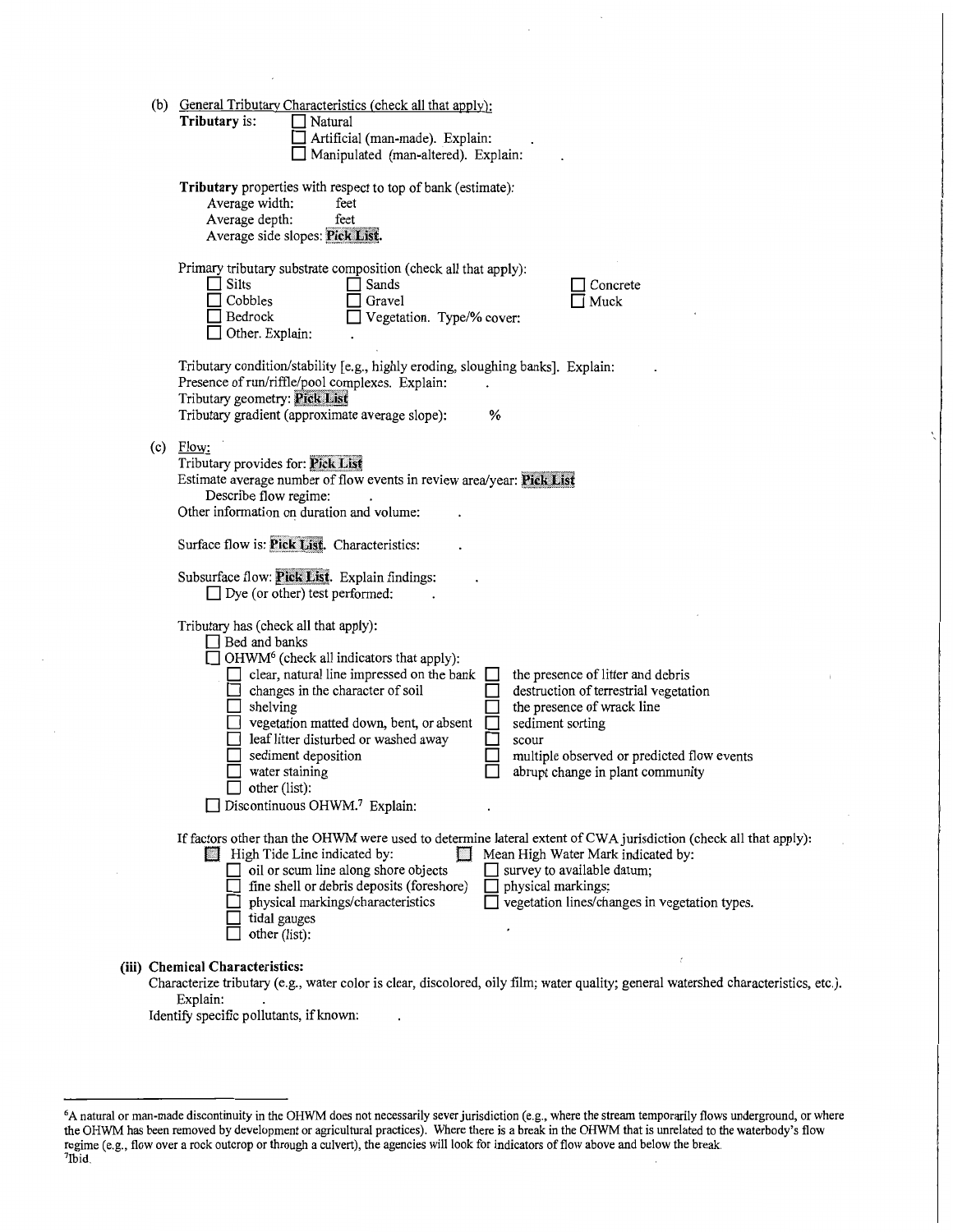|    |      |     | (iv) Biological Characteristics. Channel supports (check all that apply):<br>Riparian corridor. Characteristics (type, average width):<br>Wetland fringe. Characteristics:<br>Habitat for:<br>Federally Listed species. Explain findings:<br>Fish/spawn areas. Explain findings:<br>□ Other environmentally-sensitive species. Explain findings:<br>$\Box$ Aquatic/wildlife diversity. Explain findings:            |
|----|------|-----|---------------------------------------------------------------------------------------------------------------------------------------------------------------------------------------------------------------------------------------------------------------------------------------------------------------------------------------------------------------------------------------------------------------------|
| 2. |      |     | Characteristics of wetlands adjacent to non-TNW that flow directly or indirectly into TNW                                                                                                                                                                                                                                                                                                                           |
|    | (i)  |     | <b>Physical Characteristics:</b><br>(a) General Wetland Characteristics:<br>Properties:<br>Wetland size:<br>acres<br>Wetland type. Explain:<br>Wetland quality. Explain:<br>Project wetlands cross or serve as state boundaries. Explain:                                                                                                                                                                           |
|    |      |     | (b) General Flow Relationship with Non-TNW:<br>Flow is: Pick List. Explain:<br>Surface flow is: Pick List<br>Characteristics:<br>Subsurface flow: Pick List. Explain findings:                                                                                                                                                                                                                                      |
|    |      | (c) | $\Box$ Dye (or other) test performed:<br>Wetland Adjacency Determination with Non-TNW:<br>$\Box$ Directly abutting<br>$\Box$ Not directly abutting<br>$\Box$ Discrete wetland hydrologic connection. Explain:<br>$\Box$ Ecological connection. Explain:<br>Separated by berm/barrier. Explain:                                                                                                                      |
|    |      |     | (d) Proximity (Relationship) to TNW<br>Project wetlands are Pick List river miles from TNW.<br>Project waters are Pick List aerial (straight) miles from TNW.<br>Flow is from: Pick List.<br>Estimate approximate location of wetland as within the Pick List floodplain.                                                                                                                                           |
|    | (ii) |     | <b>Chemical Characteristics:</b><br>Characterize wetland system (e.g., water color is clear, brown, oil film on surface; water quality; general watershed<br>characteristics; etc.). Explain:<br>Identify specific pollutants, if known:                                                                                                                                                                            |
|    |      |     | (iii) Biological Characteristics. Wetland supports (check all that apply):<br>Riparian buffer. Characteristics (type, average width):<br>Vegetation type/percent cover. Explain:<br>Habitat for:<br>Federally Listed species. Explain findings:<br>Fish/spawn areas. Explain findings:<br>$\Box$ Other environmentally-sensitive species. Explain findings:<br>$\Box$ Aquatic/wildlife diversity. Explain findings: |
| 3. |      |     | Characteristics of all wetlands adjacent to the tributary (if any)<br>All wetland(s) being considered in the cumulative analysis: Pick List<br>) acres in total are being considered in the cumulative analysis.<br>Approximately (                                                                                                                                                                                 |

 $\boldsymbol{\beta}$ 

 $\bar{r}$ 

 $\sim$ 

 $\mathcal{A}^{\mathcal{A}}$ 

 $\hat{\boldsymbol{\theta}}$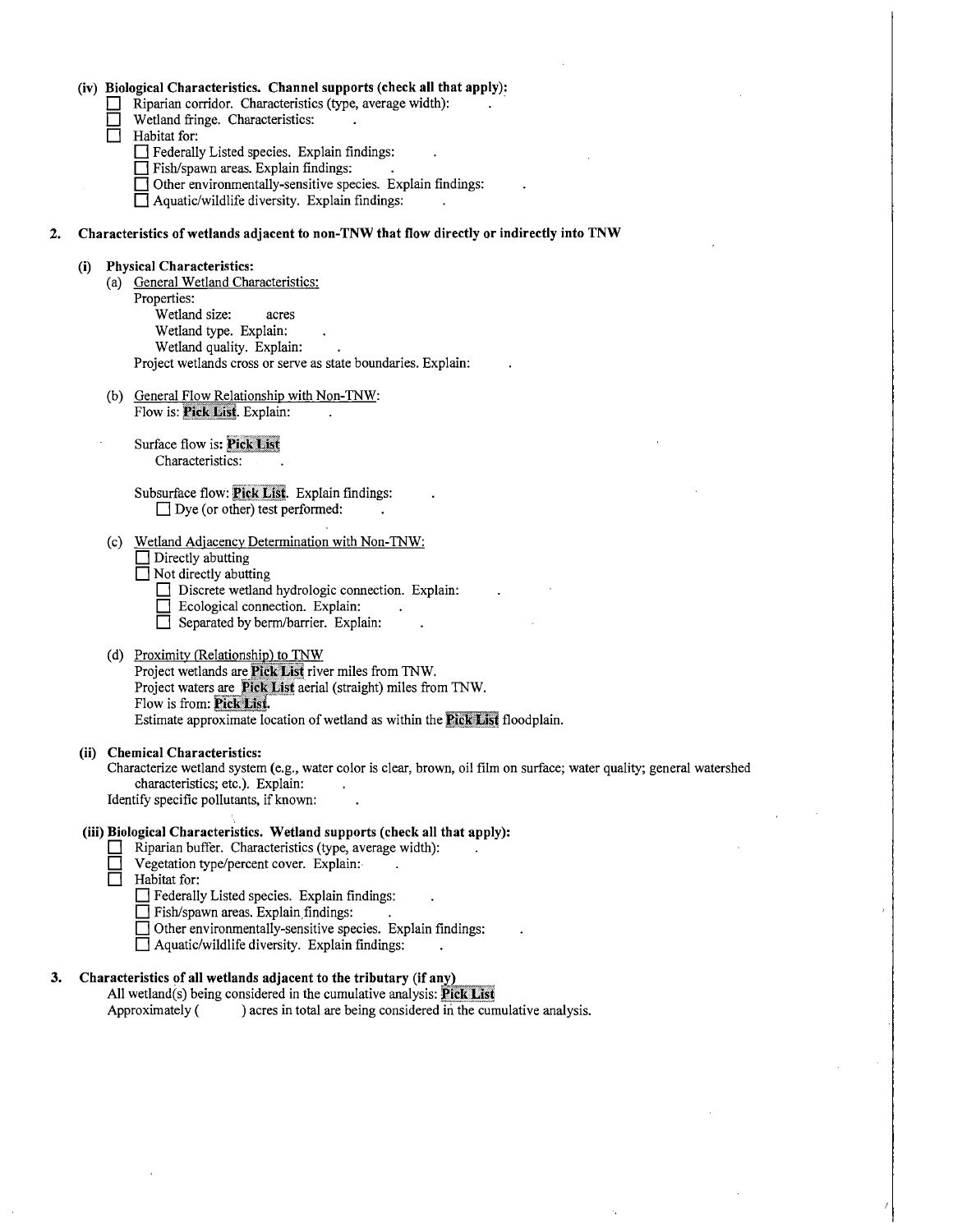For each wetland, specify the following:

Directly abuts? (Y/N) Size (in acres) Directly abuts? (Y/N) Size (in acres)

Summarize overall biological, chemical and physical functions being performed:

# C. SIGNIFICANT NEXUS DETERMINATION

A significant nexus analysis will assess the flow characteristics and functions of the tributary itself and the functions performed by any wetlands adjacent to the tributary to determine if they significantly affect the chemical, physieal, and biological integrity of a TNW. For each of the following situations, a significant nexus exists if the tributary; in combination with all of its adjacent wetlands, has more than a speculative or insubstantial effect on the chemical, physical and/or biological integrity of a 'fNW. Considerations when evaluating significant nexus include, but are not limited to the volume, duration, and frequency of the flow of water in the tributary and its proximity to a TNW, and the functions performed by the tributary and all its adjacent wetlands. It is not appropriate to determine significant nexus based solely on any specific threshold of distance (e.g. between a tributary and its adjacent wetland or between a tributary and the TNW). Similarly, the fact an adjacent wetland lies within or outside of a floodplain is not solely determinative of significant nexus.

# Draw connections between the features documented and the effects on the TNW, as identified in the *Rapanos* Guidance and discussed in the Instructional Guidebook. Factors to consider include, for example: ·

- Does the tributary, in combination with its adjacent wetlands (if any), have the capacity to carry pollutants or flood waters to TNWs, or to reduce the amount of pollutants or flood waters reaching a TNW?
- Does the tributary, in combination with its adjacent wetlands (if any), provide habitat and lifecycle support functions for fish and other species, such as feeding, nesting, spawning, or rearing young for species that are present in the TNW?
- Does the tributary, in combination with its adjacent wetlands (if any), have the capacity to transfer nutrients and organic carbon that support downstream foodwebs?
- Does the tributary, in combination with its adjacent wetlands (if any), have other relationships to the physical, chemical, or biological integrity of the TNW?

# Note: the above list of considerations is not inclusive and other functions observed or known to occur should be documented below:

- 1. Significant nexus findings for non-RPW that has no adjacent wetlands and flows directly or indirectly into TNWs. Explain findings of presence or absence of significant nexus below, based on the tributary itself, then go to Settion III.D: .
- 2. Significant nexus findings for non-RPW and its adjacent wetlands, where the non-RPW flows directly or indirectly into TNWs. Explain findings of presence or absence of significant nexus below, based on the tributary in combination with all of its adjacent wetlands, then go to Section III.D:
- 3. Significant nexus findings for wetlands adjacent to an RPW but that do not directly abut the RPW. Explain findings of presence or absence of significant nexus below, based on the tributary in combination with all of its adjacent wetlands, then go to Section III.D:

# D. DETERMINATIONS OF JURISDICTIONAL FINDINGS. THE SUBJECT WATERS/WETLANDS ARE (CHECK ALL THAT APPLY):

1. TNWs and Adjacent Wetlands. Check all that apply and provide size estimates in review area: TNWs: 0 linear feet 0 width (ft), Or, 0 acres. Wetlands adjacent to TNWs: acres.

- 2. RPWs that flow directly or indirectly into TNWs.<br>Tributaries of TNWs where tributaries typically flow year-round are jurisdictional. Provide data and rationale indicating that tributary is perennial:
	- III Tributaries of TNW where tributaries have continuous flow "seasonally" (e.g., typically three months each year) are jurisdictional. Data supporting this conclusion is provided at Section III.B. Provide rationale indicating that tributary flows seasonally: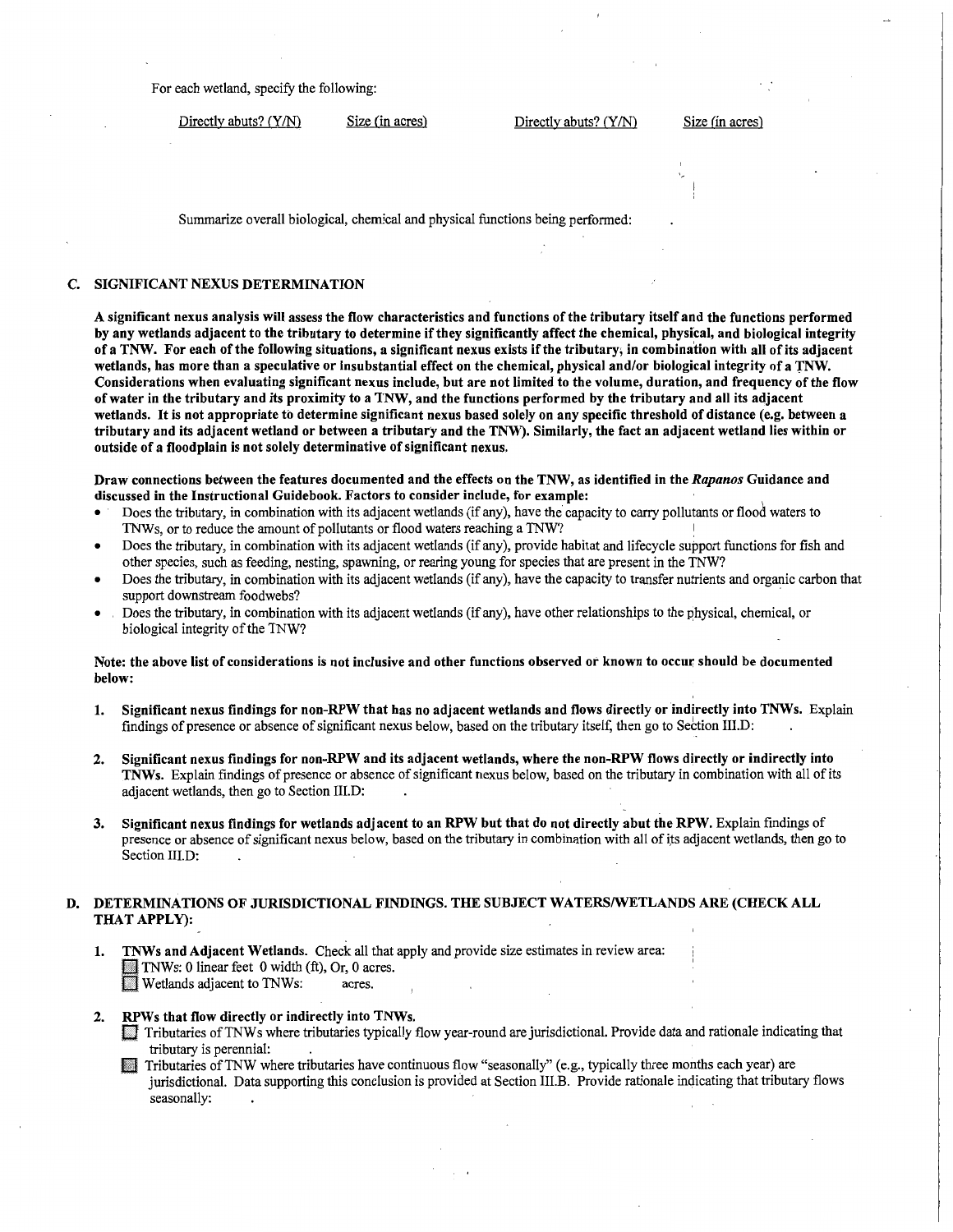- Provide estimates for jurisdictional waters in the review area (check all that apply):<br>
Tributary waters: linear feet width (ft).
- iinear feet<br>
Other non-wetland waters: acres.
	-
	- Identify type(s) of waters:
- 
- 3. Non-RPWs<sup>8</sup> that flow directly or indirectly into TNWs.<br>**in Waterbody that is not a TNW or an RPW**, but flows directly or indirectly into a TNW, and it has a significant nexus with a TNW is jurisdictional. Data supporting this conclusion is provided at Section III.C.

Provide estimates for jurisdictional waters within the review area (check all that apply):<br>
Tributary waters: linear feet width (ft).

- iinear feet<br>
Other non-wetland waters: acres.
	- - Identify type(s) of waters:
- Wetlands directly abutting an RPW that flow directly or indirectly into TNWs.

 $\mathbb K$  Wetlands directly abut RPW and thus are jurisdictional as adjacent wetlands.

- **in Wetlands directly abutting an RPW where tributaries typically flow year-round. Provide data and rationale** indicating that tributary is perennial in Section III.D.2, above. Provide rationale indicating that wetland is directly abutting an RPW: Wetland 3 is part of the large wetland complex which abutts Mattawoman Creek. The wetland Comes on and off the study boundary along the entire length of the northern portion of the site. The wetland flows directly into Mattawoman Creek and is not seperated by berm or barrier.
- **i** Wetlands directly abutting an RPW where tributaries typically flow "seasonally." Provide data indicating that tributary is seasonal in Section III.B and rationale in Section III.D.2, above. Provide rationale indicating that wetland is directly abutting an RPW:

Provide acreage estimates for jurisdictional wetlands in the review area: 0.87acres.

- 
- 5. Wetlands adjacent to but not directly abutting an RPW that flow directly or indirectly into TNWs.<br>Wetlands that do not directly abut an RPW, but when considered in combination with the tributary to which they are adjace and with similarly situated adjacent wetlands, have a significant nexus with a TNW are jurisidictional. Data supporting this conclusion is provided at Section III.C.

Provide acreage estimates for jurisdictional wetlands in the review area: acres.

- 6. Wetlands adjacent to non-RPWs that flow directly or indirectly into TNWs.
	- Wetlands adjacent to such waters, and have when considered in combination with the tributary to which they are adjacent and with similarly situated adjacent wetlands, have a significant nexus with a TNW are jurisdictional. Data supporting this conclusion is provided at Section III.C. .

Provide estimates for jurisdictional wetlands in the review area: acres.

# 7. Impoundments of jurisdictional waters.9

- As a general rule, the impoundment of a jurisdictional tributary remains jurisdictional.<br>Demonstrate that impoundment was created from "waters of the U.S.," or
	-
- III Demonstrate that impoundment was created from "waters of the U.S.," or<br>Demonstrate that water meets the criteria for one of the categories presented above (1-6), or **in Exercise 1** Demonstrate that water meets the criteria for one of the categories presented Demonstrate that water is isolated with a nexus to commerce (see E below).
	-

# E. ISOLATED [INTERSTATE OR INTRA-STATE] WATERS, INCLUDING ISOLATED WETLANDS, THE USE, DEGRADATION OR DESTRUCTION OF WHICH COULD AFFECT INTERSTATE COMMERCE, INCLUDING ANY SUCH WATERS (CHECK ALL THAT APPLY):<sup>10</sup>

- which are or could be used by interstate or foreign travelers for recreational or other purposes.
- from which fish or shellfish are or could be taken and sold in interstate or foreign commerce.
- if from which fish or shellfish are or could be taken and sold in interstate or foreign comm<br>which are or could be used for industrial purposes by industries in interstate commerce. iii which are or could be used for industrial p<br>Interstate isolated waters. Explain:
- Interstate isolated waters. Explain:<br>
Other factors. Explain:
- 

<sup>9</sup> To complete the analysis refer to the key in Section III.D.6 of the Instructional Guidebook.<br><sup>10</sup> Prior to asserting or declining CWA jurisdiction based solely on this category, Corps Districts will elevate the action review consistent with the process described in the Corps/EPA *Memorandum Regarding CWA Act Jurisdiction Following Rapanos.* 

<sup>&</sup>lt;sup>8</sup>See Footnote #3.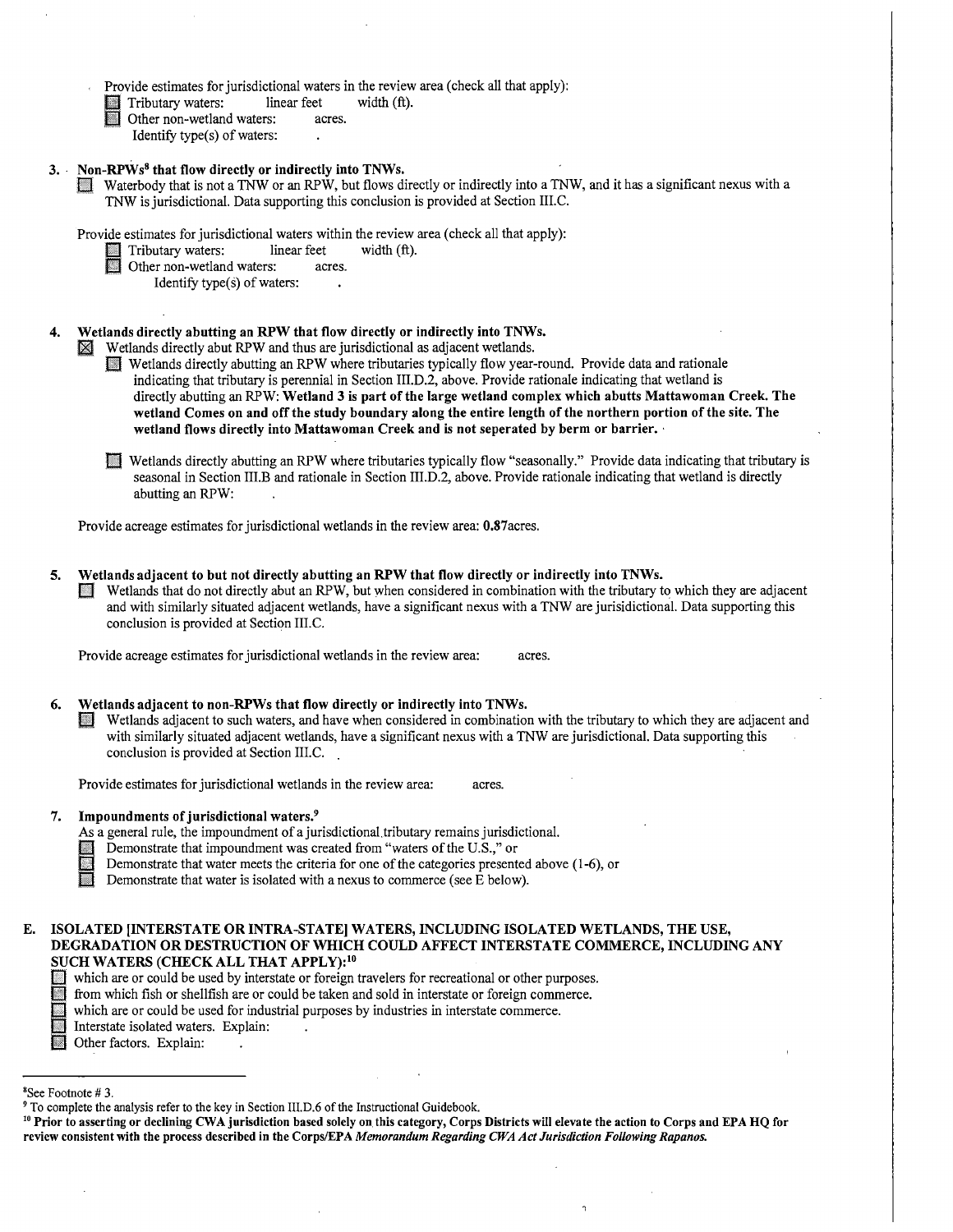|    | Identify water body and summarize rationale supporting determination:                                                                                                                                                                                                                                                                                                                                                                                                                                                                                         |
|----|---------------------------------------------------------------------------------------------------------------------------------------------------------------------------------------------------------------------------------------------------------------------------------------------------------------------------------------------------------------------------------------------------------------------------------------------------------------------------------------------------------------------------------------------------------------|
|    |                                                                                                                                                                                                                                                                                                                                                                                                                                                                                                                                                               |
|    | Provide estimates for jurisdictional waters in the review area (check all that apply):<br>Tributary waters:<br>linear feet<br>width $(ft)$ .<br>Other non-wetland waters:<br>acres.<br>Identify type(s) of waters:<br>$\bullet$<br>Wetlands:<br>acres.                                                                                                                                                                                                                                                                                                        |
|    |                                                                                                                                                                                                                                                                                                                                                                                                                                                                                                                                                               |
| F. | NON-JURISDICTIONAL WATERS, INCLUDING WETLANDS (CHECK ALL THAT APPLY):<br>If potential wetlands were assessed within the review area, these areas did not meet the criteria in the 1987 Corps of Engineers<br>Wetland Delineation Manual and/or appropriate Regional Supplements.<br>Review area included isolated waters with no substantial nexus to interstate (or foreign) commerce.<br>Prior to the Jan 2001 Supreme Court decision in "SWANCC," the review area would have been regulated based solely on the<br>$\perp$<br>"Migratory Bird Rule" (MBR). |
|    | Waters do not meet the "Significant Nexus" standard, where such a finding is required for jurisdiction. Explain:<br>n<br>Other: (explain, if not covered above):                                                                                                                                                                                                                                                                                                                                                                                              |
|    | Provide acreage estimates for non-jurisdictional waters in the review area, where the sole potential basis of jurisdiction is the MBR<br>factors (i.e., presence of migratory birds, presence of endangered species, use of water for irrigated agriculture), using best professional<br>judgment (check all that apply):                                                                                                                                                                                                                                     |
|    | Non-wetland waters (i.e., rivers, streams):<br>linear feet<br>width $(ft)$ .<br>Lakes/ponds:<br>acres.<br>Other non-wetland waters:<br>acres. List type of aquatic resource:<br>Wetlands:<br>acres.                                                                                                                                                                                                                                                                                                                                                           |
|    | Provide acreage estimates for non-jurisdictional waters in the review area that do not meet the "Significant Nexus" standard, where such<br>a finding is required for jurisdiction (check all that apply):<br>Non-wetland waters (i.e., rivers, streams):<br>width (ft).<br>linear feet,<br>Lakes/ponds:<br>acres.<br>Other non-wetland waters:<br>acres. List type of aquatic resource:<br>Wetlands:<br>acres.                                                                                                                                               |
|    | <b>SECTION IV: DATA SOURCES.</b>                                                                                                                                                                                                                                                                                                                                                                                                                                                                                                                              |
|    | A. SUPPORTING DATA. Data reviewed for JD (check all that apply - checked items shall be included in case file and, where checked<br>and requested, appropriately reference sources below):                                                                                                                                                                                                                                                                                                                                                                    |
|    | Maps, plans, plots or plat submitted by or on behalf of the applicant/consultant: Maps submitted by the consultant, WSSI, on behalf<br>of the applicant.                                                                                                                                                                                                                                                                                                                                                                                                      |
|    | $\boxtimes$ Data sheets prepared/submitted by or on behalf of the applicant/consultant.<br>$\boxtimes$ Office concurs with data sheets/delineation report.                                                                                                                                                                                                                                                                                                                                                                                                    |
|    | □ Office does not concur with data sheets/delineation report.<br>Data sheets prepared by the Corps:                                                                                                                                                                                                                                                                                                                                                                                                                                                           |
|    | Corps navigable waters' study:<br>U.S. Geological Survey Hydrologic Atlas:<br>$\Box$ USGS NHD data.                                                                                                                                                                                                                                                                                                                                                                                                                                                           |
|    | □ USGS 8 and 12 digit HUC maps.<br>U.S. Geological Survey map(s). Cite scale & quad name:                                                                                                                                                                                                                                                                                                                                                                                                                                                                     |
|    | M<br>USDA Natural Resources Conservation Service Soil Survey. Citation:<br>National wetlands inventory map(s). Cite name: .                                                                                                                                                                                                                                                                                                                                                                                                                                   |
|    | State/Local wetland inventory map(s):<br>FEMA/FIRM maps:<br>100-year Floodplain Elevation is:<br>(National Geodectic Vertical Datum of 1929)<br>×                                                                                                                                                                                                                                                                                                                                                                                                             |
|    | ⊠<br>Photographs: $\Box$ Aerial (Name & Date):<br>or $\boxtimes$ Other (Name & Date): Ground level photos taken on 7-11-17.                                                                                                                                                                                                                                                                                                                                                                                                                                   |
|    | Previous determination(s). File no. and date of response letter:<br>Applicable/supporting case law:<br>Applicable/supporting scientific literature:<br>Other information (please specify):                                                                                                                                                                                                                                                                                                                                                                    |
|    |                                                                                                                                                                                                                                                                                                                                                                                                                                                                                                                                                               |

 $\ddot{\phantom{1}}$ 

B. ADDITIONAL COMMENTS TO SUPPORT JD: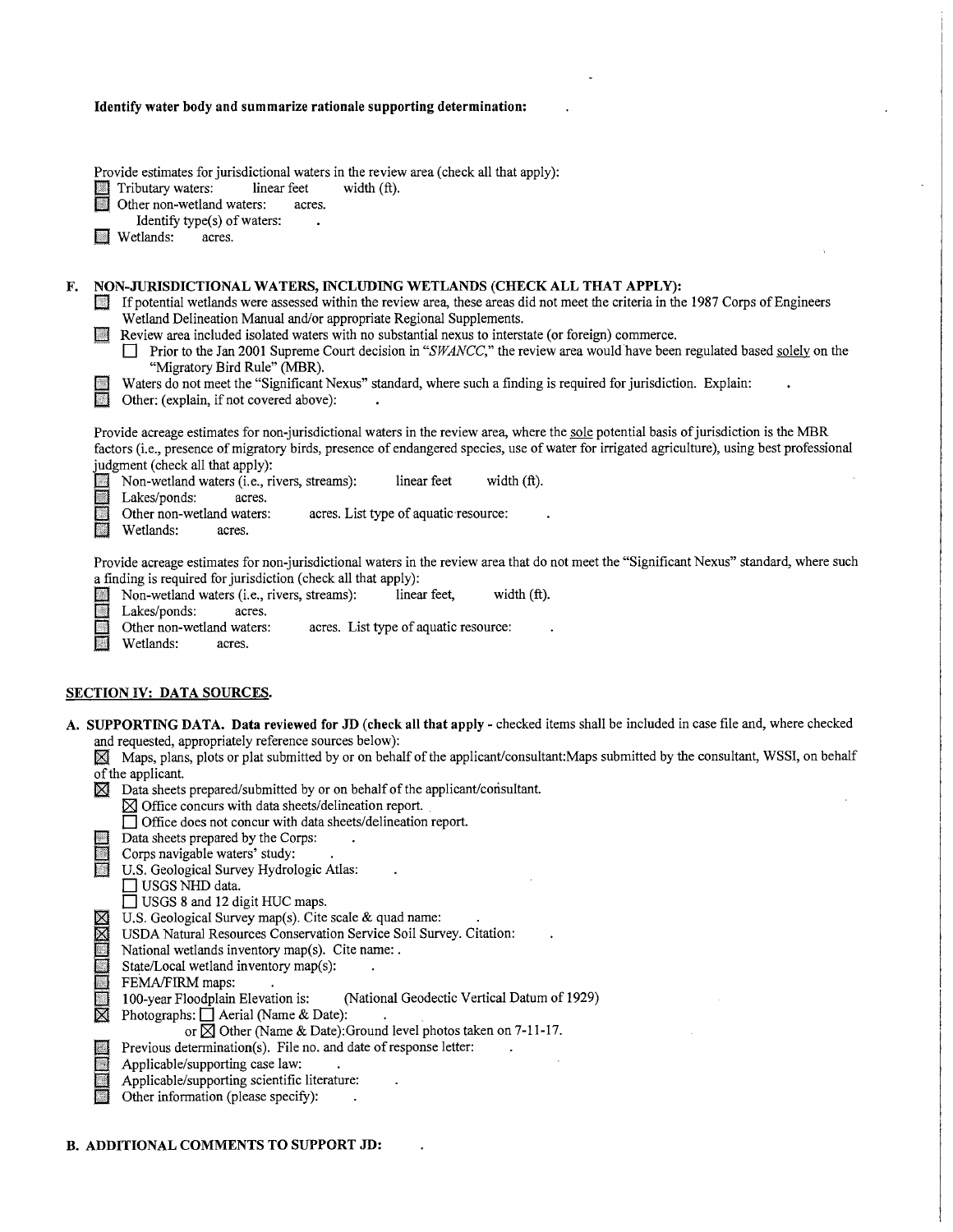# APPROVED JURISDICTIONAL DETERMINATION FORM U.S. Army Corps of Engineers

This form should be completed by following the instructions provided in Section N of the JD Form Instructional Guidebook.

# SECTION I: BACKGROUND INFORMATION

# A. REPORT COMPLETION DATE FOR APPROVED JURISDICTIONAL DETERMINATION (JD): July 13, 2017

#### B. DISTRICT OFFICE, FILE NAME, AND NUMBER:CENAB-OPR-M (CEDARVILLE HOLDINGS, LLC/ JD) 2017-00557

C. PROJECT LOCATION AND BACKGROUND INFORMATION: Stream 2 and wetland 4 are located within the north eastern portion of the site. Wetland 4 begins within the middle of the study area and becomes a confined flow into stream 2. Stream 2 contuines off site and flows into Mattawoman Creek. The tributary is an intermittent stream which has groundwater influence and flows contuinally for at least 3 months. In addition, Wetland *5* and 6 are located in the south eastern portion of the site adjacent to the road. The wetlands do not have connection to waters of the United States and are located within previously mined areas.<br>
State:Maryland County/parish/borough: Prince George's City: Brandywine

County/parish/borough: Prince George's

Center coordinates of site (lat/long in degree decimal format): Lat.  $38.660986°$  N, Long. -76.844514° W.

Universal Transverse Mercator:

Name of nearest waterbody: Mattawoman Creek

Name of nearest Traditional Navigable Water (TNW) into which the aquatic resource flows: Mattawoman Creek Name of watershed or Hydrologic Unit Code (HUC): 02070010

 $\boxtimes$  Check if map/diagram of review area and/or potential jurisdictional areas is/are available upon request.<br>The Check if other sites (e.g., offsite mitigation sites, disposal sites, etc...) are associated with this act

0 Check if other sites (e.g., offsite mitigation sites, disposal sites, etc ... ) are associated with this action and are recorded on a different JD form.

# D. REVIEW PERFORMED FOR SITE EVALUATION (CHECK ALL THAT APPLY):<br>
Office (Desk) Determination. Date:

 $\boxtimes$  Field Determination. Date(s): September 28, 2017

# SECTION II: SUMMARY OF FINDINGS

# A. RHA SECTION 10 DETERMINATION OF JURISDICTION.

There *Are* no "*navigable waters of the U.S.*" within Rivers and Harbors Act (RHA) jurisdiction (as defined by 33 CFR part 329) in the review area. *[Required]* 

Waters subject to the ebb and flow of the tide.

Waters are presently used, or have been used in the past, or may be susceptible for use to transport interstate or foreign commerce. Explain:

# B. CWA SECTION 404 DETERMINATION OF JURISDICTION.

There Are "waters of the U.S." within Clean Water Act (CWA) jurisdiction (as defined by 33 CFR part 328) in the review area. [Required]

#### 1. Waters of the U.S.

- a. Indicate presence of waters of U.S. in review area (check all that apply):  $\frac{1}{2}$  TNWs, including territorial seas
	-
	- Wetlands adjacent to TNWs
	- I TNWs, including territorial seas<br>
	. Relatively permanent waters<sup>2</sup> (RPWs) that flow directly or indirectly into TNWs<br>
	. Relatively permanent waters<sup>2</sup> (RPWs) that flow directly or indirectly into TNWs<br>
	Non-RPWs that flow
	- Non-RPWs that flow directly or indirectly into TNWs
	- Wetlands directly abutting RPWs that flow directly or indirectly into TNWs
	- Wetlands adjacent to but not directly abutting RPWs that flow directly or indirectly into TNWs
	- Wetlands adjacent to non-RPWs that flow directly or indirectly into TNWs
	- Impoundments of jurisdictional waters
	- Isolated (interstate or intrastate) waters, including isolated wetlands
- b. Identify (estimate) size of waters of the U.S. in the review area: Non-wetland waters: 476 linear feet: *5* width (ft) and/or 0.11 acres. Wetlands: 0.68 acres.
- c. Limits (boundaries) of jurisdiction based on: 1987 Delineation Manual Elevation of established OHWM (if known):
- 2. Non-regulated waters/wetlands (check if applicable):<sup>3</sup>

<sup>&</sup>lt;sup>1</sup> Boxes checked below shall be supported by completing the appropriate sections in Section III below.<br><sup>2</sup> For purposes of this form, an RPW is defined as a tributary that is not a TNW and that typically flows year-round

<sup>&</sup>lt;sup>3</sup> Supporting documentation is presented in Section III.F.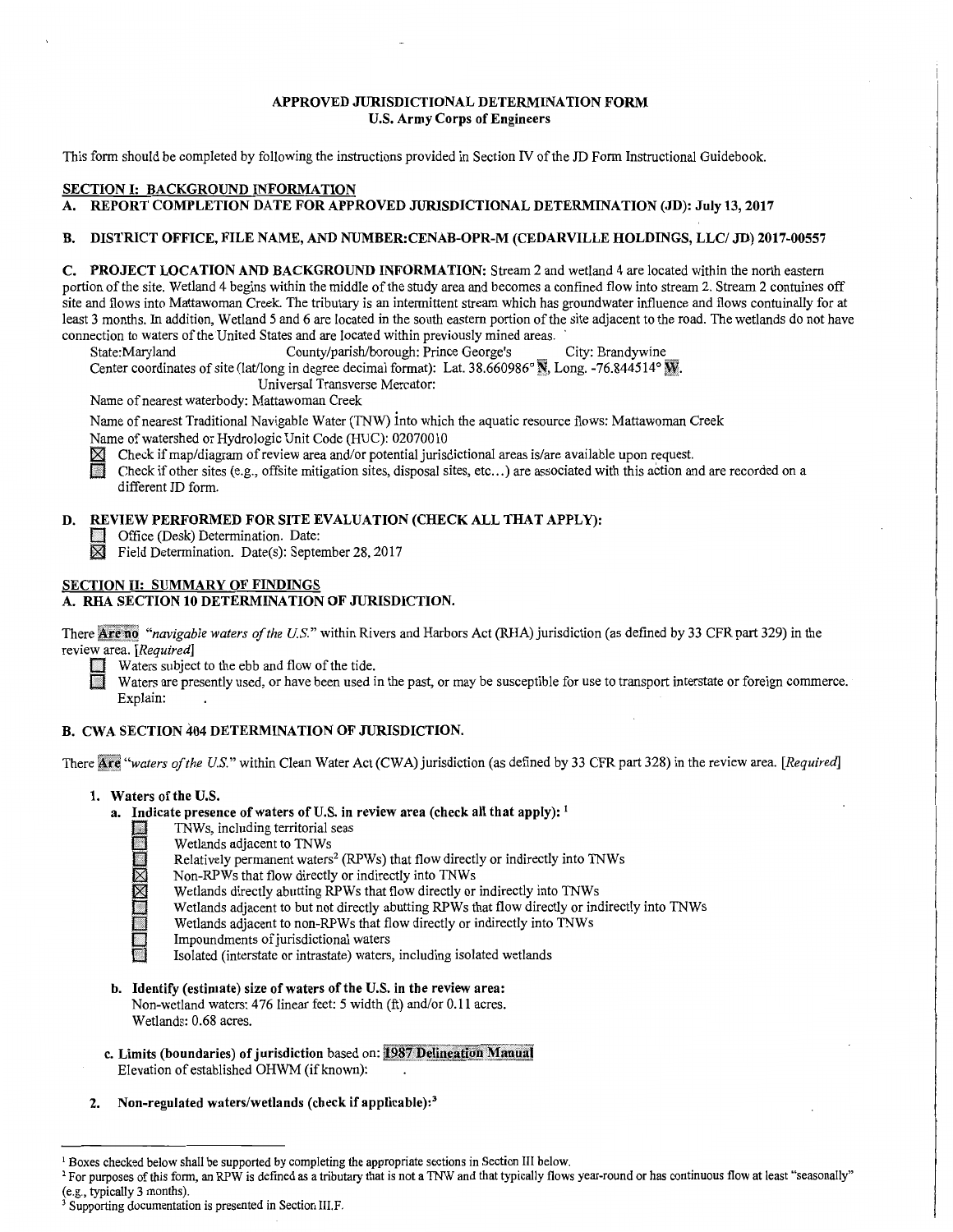$\mathbb X$  Potentially jurisdictional waters and/or wetlands were assessed within the review area and determined to be not jurisdictional. Explain: Wetland 5 & 6 are located in the south eastern portion of the site. The wetlands were located wtihin previously mined areas. The areas do not flow into waters of the United States and are considered isolated.

j.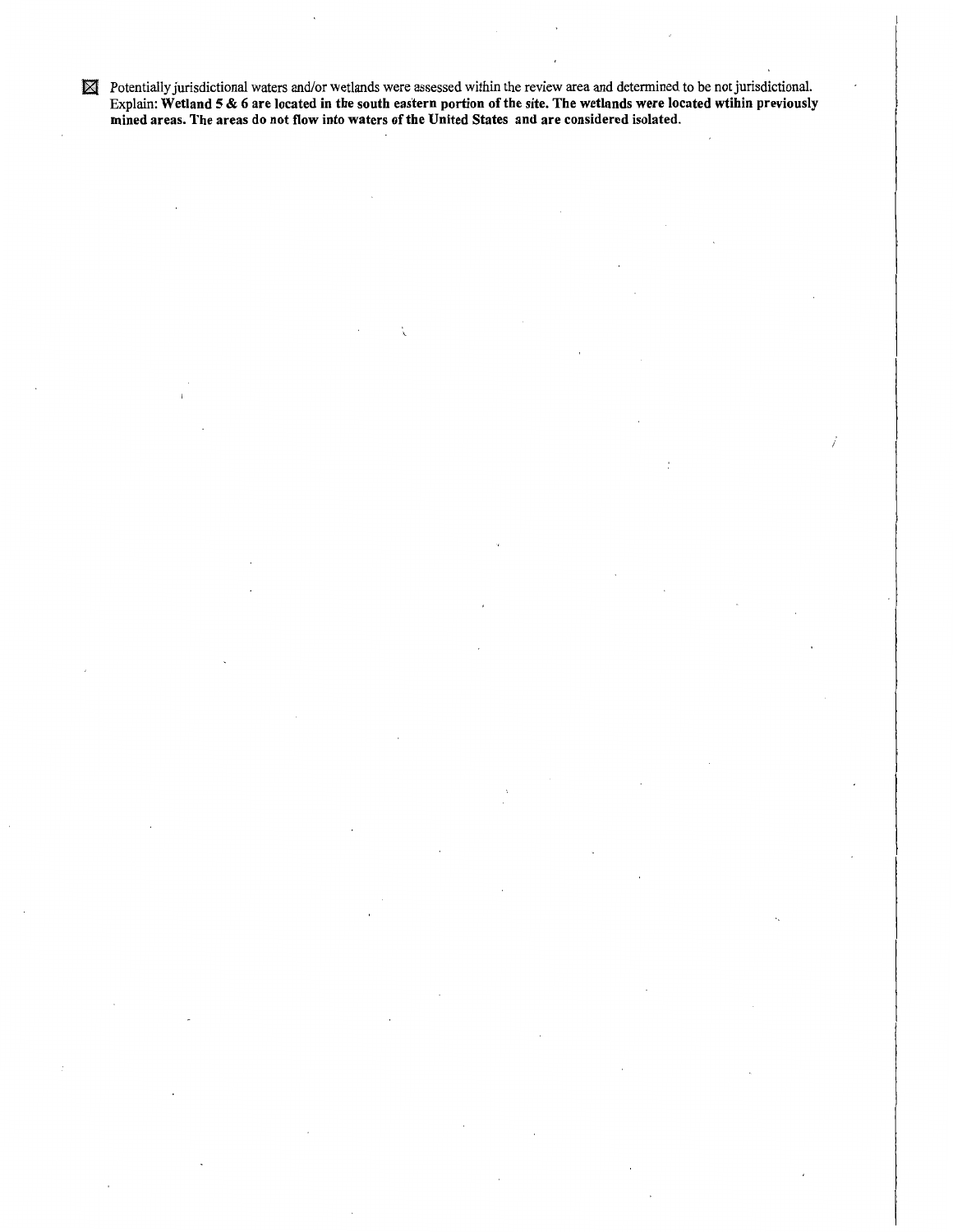#### SECTION III: CWA ANALYSIS

#### A. TNWs AND WETLANDS ADJACENT TO TNWs

The agencies will assert jurisdiction over TNWs and wetlands adjacent to TNWs. If the aquatic resource is a TNW, complete Section III.A.I and Section III.D.1. only; if the aquatic resource is a wetland adjacent to a TNW, complete Sections III.A.I and 2 and Section III.D.1.; otherwise, see Section III.B below.

#### 1. TNW

Identify TNW:

Summarize rationale supporting determination:

#### 2. Wetland adjacent to TNW

Summarize rationale supporting conclusion that wetland is "adjacent":

#### B. CHARACTERISTICS OF TRIBUTARY (THAT IS NOT A TNW) AND ITS ADJACENT WETLANDS (IF ANY):

This section summarizes information regarding characteristics of the tributary and its adjacent wetlands, if any, and it helps determine whether. or not the standards for jurisdiction established under *Rapanos* have been met.

The agencies will assert jurisdiction over non-navigable tributaries of TNWs where the tributaries are "relatively permanent waters" (RPWs), i.e. tributaries that typically flow year-round or have continuous flow at least seasonally (e.g., typically 3 months). A wetland that directly abuts an RPW is also jurisdictional. If the aquatic resource is not a TNW, but has year-round (perennial) flow, skip to Section III.D.2. If the aquatic resource is a wetland directly abutting a tributary with perennial flow, skip to Section IIl.D.4.

A wetland that is adjacent to but that does not directly abut an RPW requires a significant.nexus evaluation. Corps districts and EPA regions will include in the record any available information that documents the existence of a significant nexus between a relatively permanent tributary that is not perennial (and its adjacent wetlands if any) and a traditional navigable water, even though a significant nexus finding is not required as a matter of law.

If the waterbody<sup>4</sup> is not an RPW, or a wetland directly abutting an RPW, a JD will require additional data to determine if the waterbody has a significant nexus with a TNW. If the tributary has adjacent wetlands, the significant nexus evaluation must consider the tributary in combination with all of its adjacent wetlands. This significant nexus evaluation that combines, for analytical purposes, the tributary and all of its adjacent wetlands is used whether the review area identified in the JD request is the tributary, or its adjacent wetlands, or both. If the JD covers a tributary with adjacent wetlands, complete Section III.B.1 for the tributary, Section III.B.2 for any onsite wetlands, and Section III.B.3 for all wetlands adjacent to that tributary, both onsite and offsite. The determination whether a significant nexus exists is determined in Section III.C below.

1. Characteristics of non-TNWs that flow directly or indirectly into TNW

- (i) General Area Conditions: Watershed size: 25 Drainage area: 25 acres Average annual rainfall: 55 inches Average annual snowfall: 12 inches
- (ii) Physical Characteristics:
	- (a) Relationship with TNW:
		- $\Box$  Tributary flows directly into TNW.  $\boxtimes$  Tributary flows through  $\ddot{a}$  tributaries before entering TNW.

Project waters are 5-10 river miles from TNW. Project waters are 1 (or less) river miles from RPW. Project waters are 2-5 aerial (straight) miles from TNW. Project waters are **1** (or less) aerial (straight) miles from RPW. Project waters cross or serve as state boundaries. Explain: No.

Identify flow route to TNW<sup>5</sup>: North. · Tributary stream order, if known: Unknown.

*5* Flow route can be described by identifying, e.g., tributary a, which flows through the review area, to flow into tributary b, which then flows into TNW.

<sup>4</sup> Note that the Instructional Guidebook contains additional infonnation regarding swales, ditches, washes, and erosional features generally and in the arid West.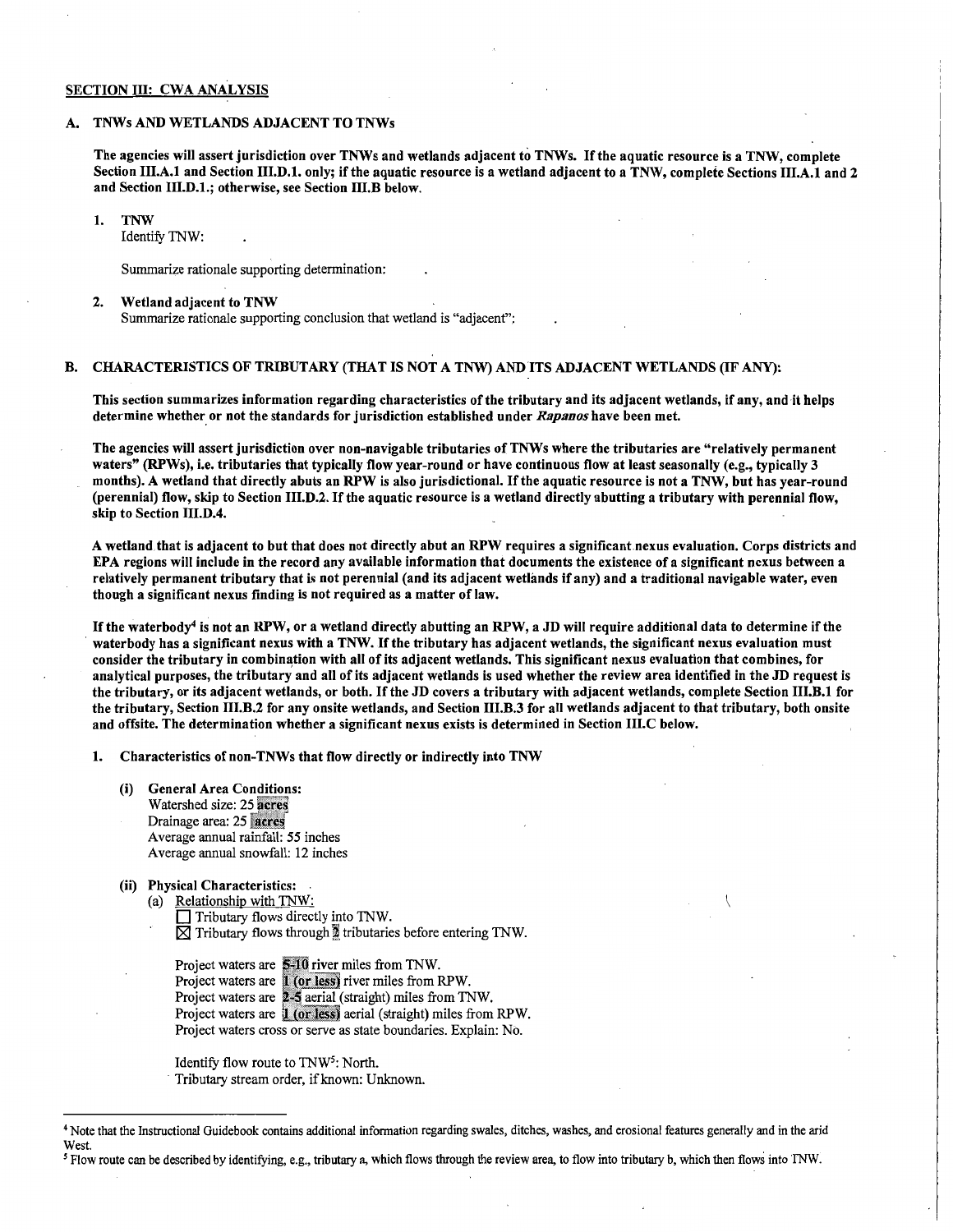|     | (b) General Tributary Characteristics (check all that apply):<br>$\boxtimes$ Natural<br>Tributary is:<br>Artificial (man-made). Explain:<br>Manipulated (man-altered). Explain:                                                                                                                                                                                                                                                                                                                                                                                                                                                                                 |
|-----|-----------------------------------------------------------------------------------------------------------------------------------------------------------------------------------------------------------------------------------------------------------------------------------------------------------------------------------------------------------------------------------------------------------------------------------------------------------------------------------------------------------------------------------------------------------------------------------------------------------------------------------------------------------------|
|     | Tributary properties with respect to top of bank (estimate):<br>Average width: 5 feet<br>Average depth: 2 feet<br>Average side slopes: 2:1.                                                                                                                                                                                                                                                                                                                                                                                                                                                                                                                     |
|     | Primary tributary substrate composition (check all that apply):<br>$\boxtimes$ Sands<br>Concrete<br>$\boxtimes$ Silts<br>$\boxtimes$ Gravel<br>Muck<br>$\Box$ Cobbles<br>Vegetation. Type/% cover:<br>Bedrock<br>Other. Explain:                                                                                                                                                                                                                                                                                                                                                                                                                                |
|     | Tributary condition/stability [e.g., highly eroding, sloughing banks]. Explain: stable.<br>Presence of run/riffle/pool complexes. Explain: no pools, shallow riffles and runs.<br>Tributary geometry: Meandering<br>Tributary gradient (approximate average slope): 2 %                                                                                                                                                                                                                                                                                                                                                                                         |
| (c) | Flow:<br>Tributary provides for: Seasonal flow<br>Estimate average number of flow events in review area/year: 20 (or greater)<br>Describe flow regime: Intermittent.<br>Other information on duration and volume:                                                                                                                                                                                                                                                                                                                                                                                                                                               |
|     | Surface flow is: Confined. Characteristics:                                                                                                                                                                                                                                                                                                                                                                                                                                                                                                                                                                                                                     |
|     | Subsurface flow: Unknown. Explain findings:<br>$\Box$ Dye (or other) test performed:                                                                                                                                                                                                                                                                                                                                                                                                                                                                                                                                                                            |
|     | Tributary has (check all that apply):<br>$\Box$ Bed and banks<br>$\boxtimes$ OHWM <sup>6</sup> (check all indicators that apply):<br>$\Box$ clear, natural line impressed on the bank<br>the presence of litter and debris<br>destruction of terrestrial vegetation<br>changes in the character of soil<br>the presence of wrack line<br>shelving<br>X<br>sediment sorting<br>vegetation matted down, bent, or absent<br>⊠<br>leaf litter disturbed or washed away<br>scour<br>multiple observed or predicted flow events<br>sediment deposition<br>abrupt change in plant community<br>water staining<br>$\Box$ other (list):<br>Discontinuous OHWM.7 Explain: |
|     | If factors other than the OHWM were used to determine lateral extent of CWA jurisdiction (check all that apply):<br>High Tide Line indicated by:<br>m<br>Mean High Water Mark indicated by:<br>$\Box$ oil or scum line along shore objects<br>survey to available datum;<br>fine shell or debris deposits (foreshore)<br>physical markings;<br>vegetation lines/changes in vegetation types.<br>physical markings/characteristics<br>tidal gauges<br>other (list):                                                                                                                                                                                              |
|     | (iii) Chemical Characteristics:<br>Characterize tributary (e.g., water color is clear, discolored, oily film; water quality; general watershed characteristics, etc.).<br>Explain:                                                                                                                                                                                                                                                                                                                                                                                                                                                                              |

Identify specific pollutants, if known: generally clear, no pollutants.

<sup>6</sup> A natural or man-made discontinuity in the OHWM does not necessarily sever jurisdiction (e.g., where the stream temporarily flows underground, or where the OHWM has been removed by development or agricultural practices). Where there is a break in the OHWM that is unrelated to the waterbody's flow regime (e.g., flow over a rock outcrop or through a culvert), the agencies will look for indicators of flow above and below the break.<br><sup>7</sup>Ibid <sup>7</sup>Ibid.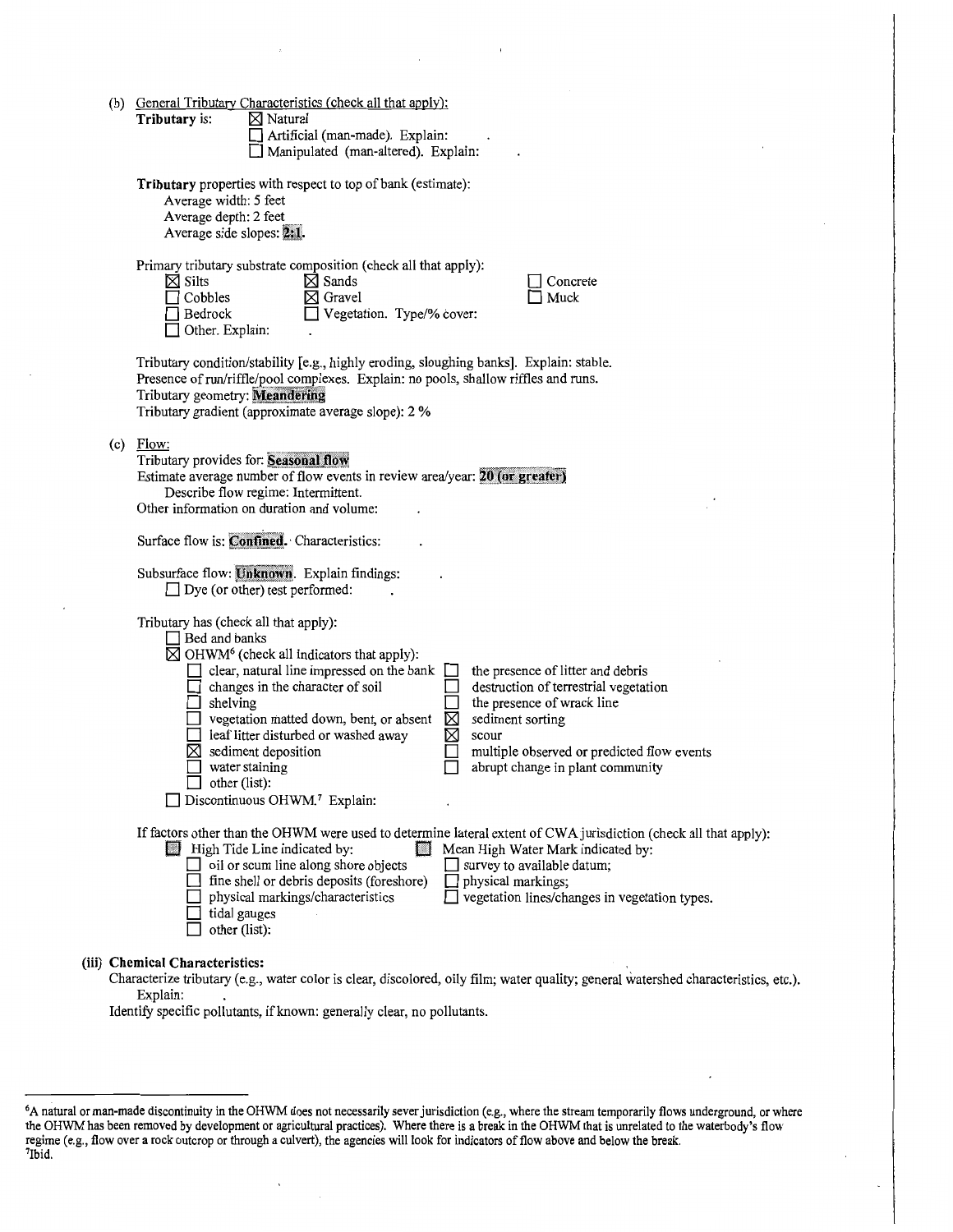#### **(iv) Biological Characteristics. Channel supports (check all that apply):**

- ~ Riparian corridor. Characteristics (type, average width):
- **D** Wetland fringe. Characteristics:<br> **D** Habitat for:
	- **Habitat** for:
		- **D** Federally Listed species. Explain findings:
		- **D** Fish/spawn areas. Explain findings:
		- **D** Other environmentally-sensitive species. Explain findings:

**D** Aquatic/wildlife diversity. Explain findings:

#### **2. Characteristics of wetlands adjacent to non-TNW that flow directly or indirectly into TNW**

#### **(i) Physical Characteristics:**

- (a) General Wetland Characteristics:
	- Properties: Wetland size:0.68 acres Wetland type. Explain:Forested. Wetland quality. Explain:Good. Project wetlands cross or serve as state boundaries. Explain: No.
- (b) General Flow Relationship with Non-TNW: Flow is: Intermittent flow. Explain:

Surface flow is: Overland sheetflow Characteristics:  $\cdot$ 

Subsurface flow: Unknown. Explain findings: □ Dye (or other) test performed:

- (c) Wetland Adjacency Determination with Non-TNW:
	- $\boxtimes$  Directly abutting
	- Not directly abutting
		- D Discrete wetland hydrologic connection. Explain:
		- **D** Ecological connection. Explain:
			- **D** Separated by berm/barrier. Explain:

# (d) Proximity (Relationship) to TNW

Project wetlands are 5-10 river miles from TNW. Project waters are 2-5 aerial (straight) miles from TNW. Flow is from: Wetland to navigable waters. Estimate approximate location of wetland as within the 500-year or greater floodplain.

# **(ii) Chemical Characteristics:**

Characterize wetland system (e.g., water color is clear, brown, oil film on surface; water quality; general watershed characteristics; etc.). Explain: Generally clear. Identify specific pollutants, if known:

#### **(iii) Biological Characteristics. Wetland supports (check all that apply):**

- $\boxtimes$  Riparian buffer. Characteristics (type, average width): 100+ feet.<br> $\boxtimes$  Vegetation type/percent cover. Explain:
- $\boxtimes$  Vegetation type/percent cover. Explain:<br>
Habitat for:
- **Habitat for:**

**D** Federally Listed species. Explain findings:

- **D** Fish/spawn areas. Explain findings:
- **D** Other environmentally-sensitive species. Explain findings:
- **D** Aquatic/wildlife diversity. Explain findings:

# **3. Characteristics of all wetlands adjacent to the tributary (if any)**

All wetland(s) being considered in the cumulative analysis:  $\mathbb{I}$ Approximately ( 0.68 ) acres in total are being considered in the cumulative analysis.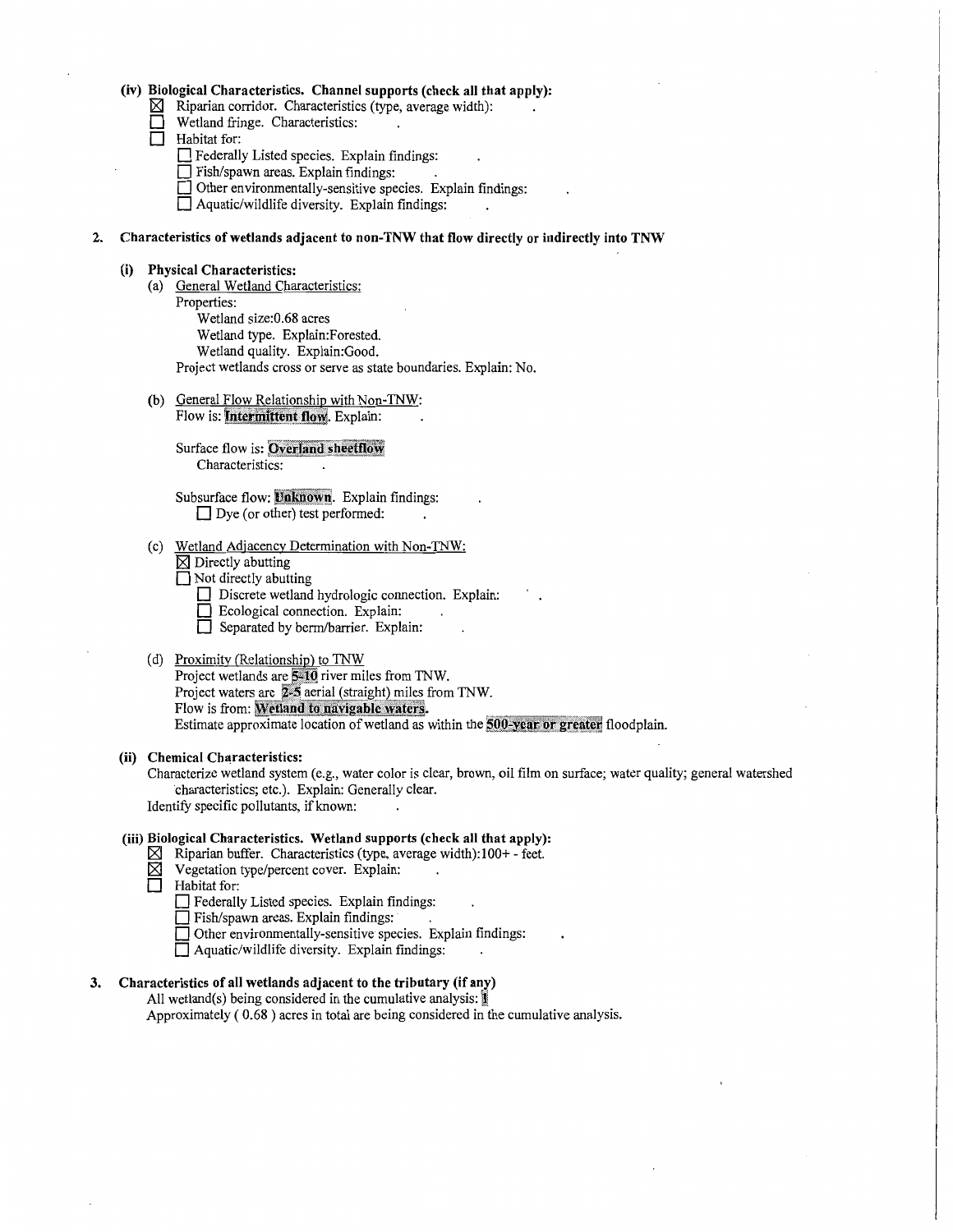For each wetland, specify the following:

Directly abuts? (Y/N) Size (in acres) Directly abuts? (Y/N) Size (in acres) y 0.68

Summarize overall biological, chemical and physical functions being performed:

# C. SIGNIFICANT NEXUS DETERMINATION

A significant nexus analysis will assess the flow characteristics and functions of the tributary itself and the functions performed by any wetlands adjacent to the tributary to determine if they significantly affect the chemical, physical, and biological integrity of a TNW. For each of the following situations, a significant nexus exists if the tributary, in combination with all of its adjacent wetlands, has more than a speculative or insubstantial effect on the chemical, physical and/or biological integrity of a TNW. Considerations when evaluating significant nexus include, but are not limited to the volume, duration, and frequency of the flow of water in the tributary and its proximity to a TNW, and the functions performed by the tributary and all its adjacent wetlands. It is not appropriate to determine significant nexus based solely on any specific threshold of distance (e.g. between a tributary and its adjacent wetland or between a tributary and the TNW). Similarly, the fact an adjacent wetland lies within or outside of a floodplain is not solely determinative of significant nexus.

Draw connections between the features documented and the effects on the TNW, as identified in the *Rapanos* Guidance and discussed in the Instructional Guidebook. Factors to consider include, for example:

- Does the tributary, in combination with its adjacent wetlands (if any), have the capacity to carry pollutants or flood waters to TNWs, or to reduce the amount of pollutants or flood waters reaching a TNW?
- Does the tributary, in combination with its adjacent wetlands (if any), provide habitat and lifecycle support functions for fish and other species, such as feeding, nesting, spawning, or rearing young for species that are present in the TNW?
- Does the tributary, in combination with its adjacent wetlands (if any), have the capacity to transfer nutrients and organic carbon that support downstream foodwebs?
- Does the tributary, in combination with its adjacent wetlands (if any), have other relationships to the physical, chemical, or biological integrity of the TNW?

# Note: the above list of considerations is not inclusive and other functions observed or known to occur should be documented below:

- 1. Significant nexus findings for non-RPW that has no adjacent wetlands and flows directly or indirectly into TNWs. Explain findings of presence or absence of significant nexus below, based on the tributary itself, then go to Section III.D:
- 2. Significant nexus findings for non-RPW and its adiacent wetlands, where the non-RPW flows directly or indirectly into TNWs. Explain findings of presence or absence of significant nexus below, based on the tributary in combination with all of its adjacent wetlands, then go to Section III.D:
- 3. Significant nexus findings for wetlands adjacent to an RPW but that do not directly abut the RPW. Explain findings of presence or absence of significant nexus below, based on the tributary in combination with all of its adjacent wetlands, then go to Section III.D:

# D. DETERMINATIONS OF JURISDICTIONAL FINDINGS. THE SUBJECT WATERS/WETLANDS ARE (CHECK ALL THAT APPLY):

- 1. TNWs and Adjacent Wetlands. Check all that apply and provide size estimates in review area: INWS: linear feet width  $(ft)$ , Or, acres.  $\Box$  IN Wetlands adjacent to TNWs: acres.
- 2. RPWs that flow directly or indirectly into TNWs.
	- lfl Tributaries of TNW s where tributaries typically flow year-round are jurisdictional. Provide data and rationale indicating that tributary is perennial:
	- S Tributaries ofTNW where tributaries have continuous flow "seasonally" (e.g., typically three months each year) are jurisdictional. Data supporting this conclusion is provided at Section III.B. Provide rationale indicating that tributary flows seasonally: The tributary is groundwater fed and flows contuinally for atleast three months of the year...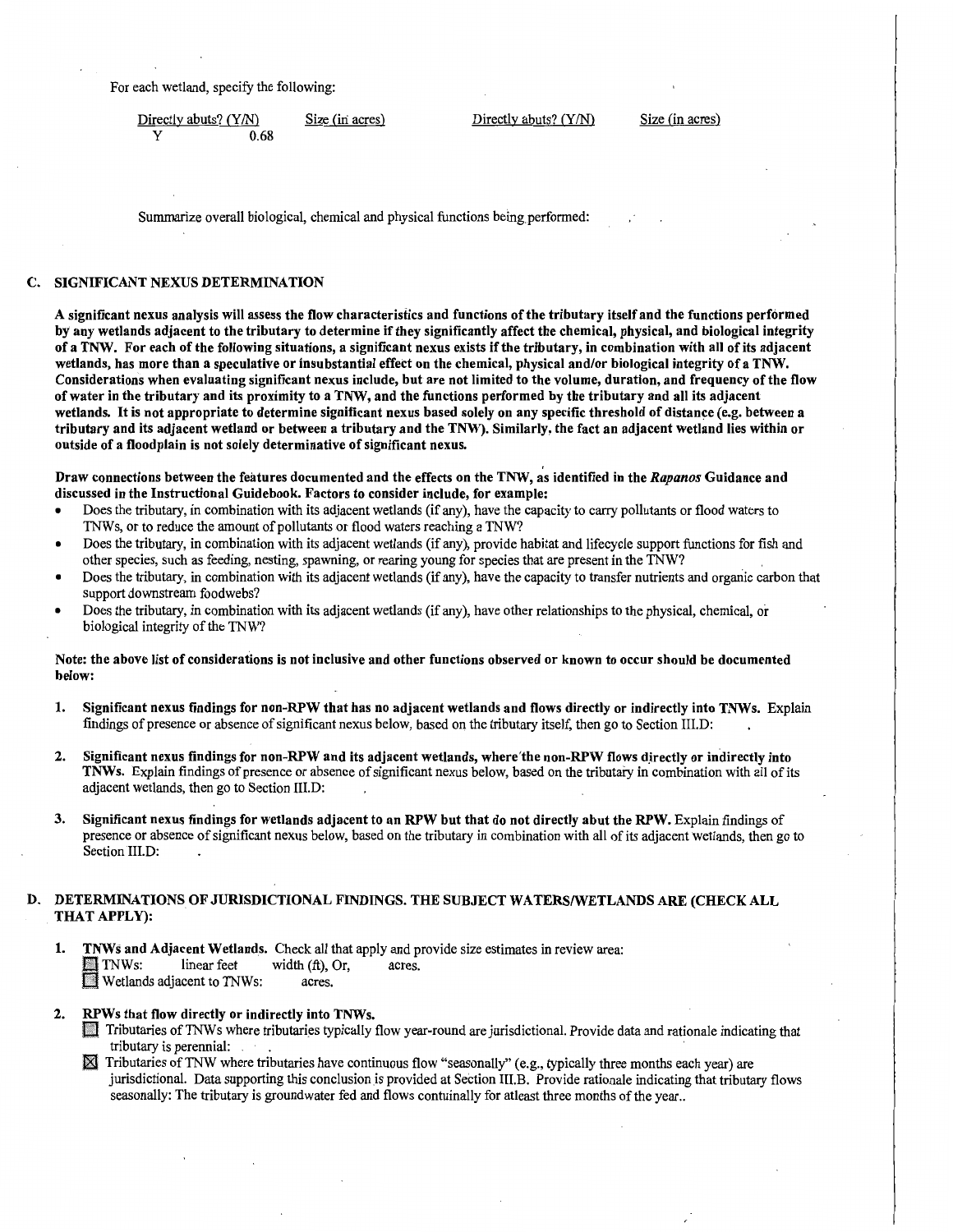Provide estimates for jurisdictional waters in the review area (check all that apply):

 $\boxtimes$  Tributary waters: 476 linear feet 5 width (ft).<br>
Other non-wetland waters: 0 acres.

Identify type(s) of waters:

#### 3. Non-RPWs8 that flow directly or indirectly into TNWs.

D Waterbody that is not a TNW or an RPW, but flows directly or indirectly into a TNW, and it has a significant nexus with a TNW is jurisdictional. Data supporting this conclusion is provided at Section !Il.C.

Provide estimates for jurisdictional waters within the review area (check all that apply):

Tributary waters: linear feet width (ft).

Other non-wetland waters: acres.

Identify type(s) of waters:

# 4. Wetlands directly abutting an RPW that flow directly or indirectly into TNWs.  $\boxtimes$  Wetlands directly abut RPW and thus are jurisdictional as adjacent wetlands.

- D Wetlands directly abutting an RPW where tributaries typically flow year-round. Provide data and rationale indicating that tributary is perennial in Section III.D.2, above. Provide rationale indicating that wetland is directly abutting an RPW:
- $\mathbb{\overline{X}}$  Wetlands directly abutting an RPW where tributaries typically flow "seasonally." Provide data indicating that tributary is seasonal in Section III.B and rationale in Section III.D.2, above. Provide rationale indicating that wetland is directly abutting an RPW: The wetlands are directly connected to the triburary and are not seperated by berm or barrier.

Provide acreage estimates for jurisdictional wetlands in the review area: 0.68 acres.

5. Wetlands adjacent to but not directly abutting an RPW that flow directly or indirectly into TNWs. Wetlands that do not directly abut an RPW, but when considered in combination with the tributary to which they are adjacent and with similarly situated adjacent wetlands, have a significant nexus with a TNW are jurisidictional. Data supporting this conclusion is provided at Section 111.C.

Provide acreage estimates for jurisdictional wetlands in the review area: acres.

#### 6. Wetlands adjacent to non-RPWs that flow directly or indirectly into TNWs.

D Wetlands adjacent to such waters, and have when considered in combination with the tributary to which they are adjacent and with similarly situated adjacent wetlands, have a significant nexus with a TNW are jurisdictional. Data supporting this conclusion is provided at Section 111.C.

Provide estimates for jurisdictional wetlands in the review area: acres.

#### 7. Impoundments of jurisdictional waters.9

As a general rule, the impoundment of a jurisdictional tributary remains jurisdictional.

- Demonstrate that impoundment was created from "waters of the U.S.," or
	- Demonstrate that water meets the criteria for one of the categories presented above  $(1-6)$ , or
	- Demonstrate that water is isolated with a nexus to commerce (see E below).

#### E. ISOLATED [INTERSTATE OR INTRA-STATE] WATERS, INCLUDING ISOLATED WETLANDS, THE USE, DEGRADATION OR DESTRUCTION OF WHICH COULD AFFECT INTERSTATE COMMERCE, INCLUDING ANY SUCH WATERS (CHECK ALL THAT APPLY):<sup>10</sup>

- Which are or could be used by interstate or foreign travelers for recreational or other purposes.
- D from which fish or shellfish are or could be taken and sold in interstate or foreign commerce.
- D which are or could be used for industrial purposes by industries in interstate commerce.
- **Interstate isolated waters. Explain:** Interstate isolated waters. Explain:<br>
Other factors. Explain:
- 

#### Identify water body and summarize rationale supporting determination:

<sup>&</sup>lt;sup>8</sup>See Footnote #3.

<sup>&</sup>lt;sup>9</sup> To complete the analysis refer to the key in Section III.D.6 of the Instructional Guidebook.<br><sup>10</sup> Prior to asserting or declining CWA jurisdiction based solely on this category, Corps Districts will elevate the action review consistent with the process described in the Corps/EPA *Memorandum Regarding CWA Act Jurisdiction Following Rapanos.*